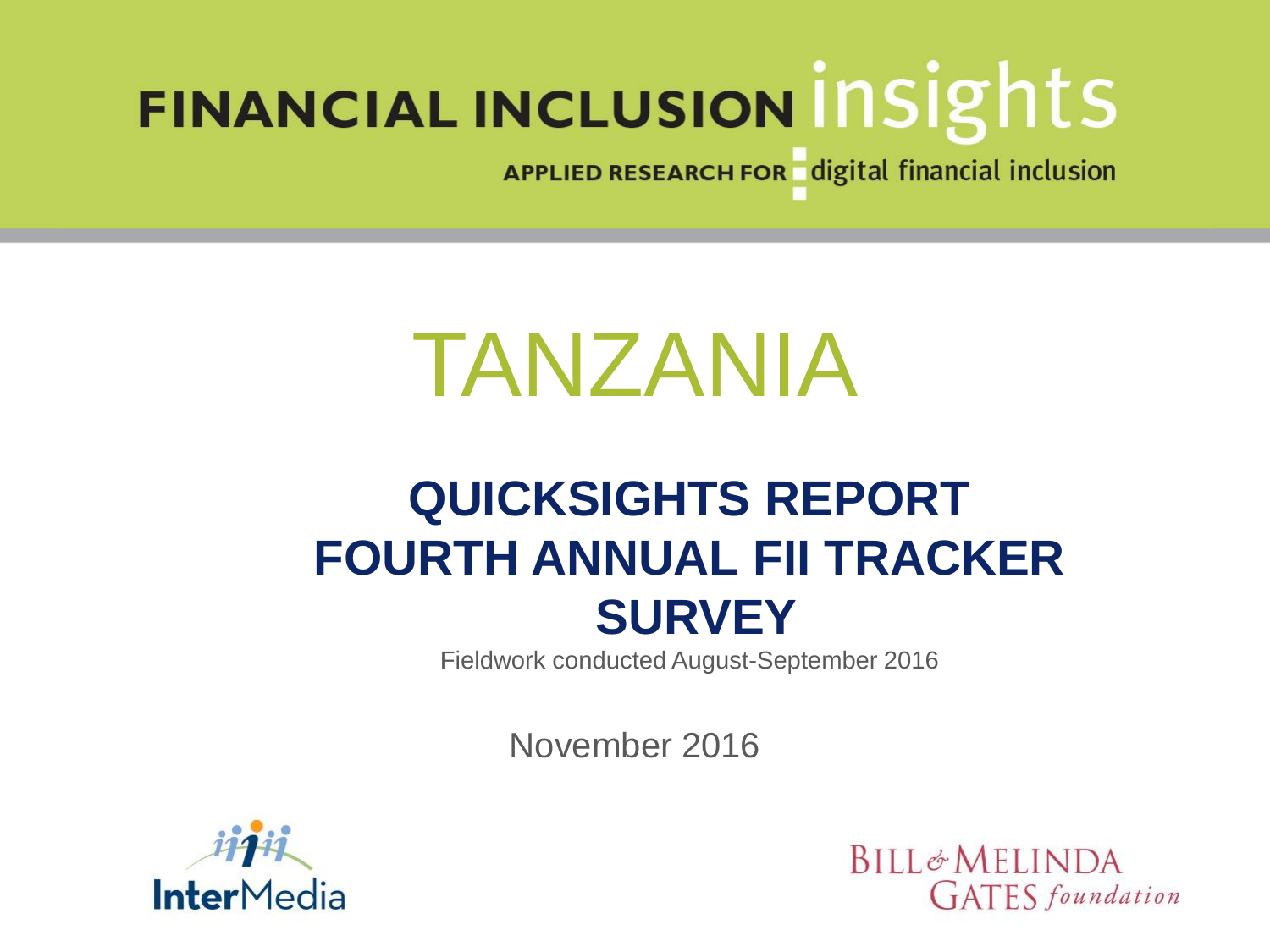#### **TANZANIA**

### **Key definitions**

**Access to financial accounts** – Access to a bank, mobile money or NBFI account means a respondent can use any of these services via their own account or the account of another person.

**Active account holder** – An individual who has a registered account and has used it in the last 90 days.

**Advanced use of DFS** – Advanced use of digital financial services includes activities beyond basic cash-in/cash-out and person-to-person transfers (e.g., savings, bill pay, investment, insurance).

**Adults with DFS access** – Adults (15+) who either own a DFS account or have access to someone else's account.

**Below the poverty line** – In this particular study, adults living on less than \$2.50 per day, as classified by the Progress out of Poverty Index published by the Grameen Foundation.

**Cooperative** – Typically, a business or other professional organization that is owned and run jointly by its members, who share the profits or benefits. Cooperatives can release some of the profits/funds as loans to its members.

**Credit-only nonbank financial institutions** – Nonbank financial institutions that only disburse loans to their customers.

**Digital financial services (DFS)** – Financial services provided through an electronic platform (mobile phones, electronic cards, the internet, etc.).

**Financial inclusion** – Included individuals are those who have an account with an institution that provides a full suite of financial services and comes under some form of government regulation. Services include savings, money transfers, insurance or investment. Institutions that only offer loans to consumers, such as some MFIs, are not considered to be full-service institutions.

**Full-service nonbank financial institutions** – Nonbank financial institutions that offer their customers at least one of the following services: savings, money transfers, insurance, or investment.

**Grameen Progress out of Poverty Index (PPI)** – A poverty measurement tool from the Grameen Foundation wherein a set of country-specific survey questions are used to compute the likelihood that a household is living above or below a poverty line.

**Microfinance deposit-taking institutions (MDIs)** – Financial services for poor and low-income clients offered by different types of service providers. **Microfinance institution (MFI)** – An organization that offers financial services to low income populations. Almost all give loans to their members, and many offer insurance, deposit and other services.

**Mobile money (MM)** – A service in which a mobile phone is used to access financial services.

**Nonbank financial institution (NBFI)** – A financial organization that is not formally licensed as a bank or a mobile money provider, but whose activities are regulated, at least to some extent, by the central bank within the country. Such financial institutions include microfinance institutions (MFI), cooperatives, Post Office Banks and savings and credit cooperatives.

**Post Office (Savings) Bank** – A bank that offers savings and money transfers and has branches at local post offices.

**Savings and credit cooperative (SACCO)** – A unique member-driven, self-help group owned and managed by its members, who have a common bond. Its main purpose is to build up funds through regular contributions by each member, with the aim of providing affordable credit and collective investments for its members.

**Unregistered/over-the-counter (OTC) user** – An individual who has used DFS through someone else's account, including a mobile money agent's account or the account of a family member or a neighbor.

**Urban/rural** – Urban and rural persons are defined according to their residence in urban or rural areas as prescribed by the national bureau of statistics.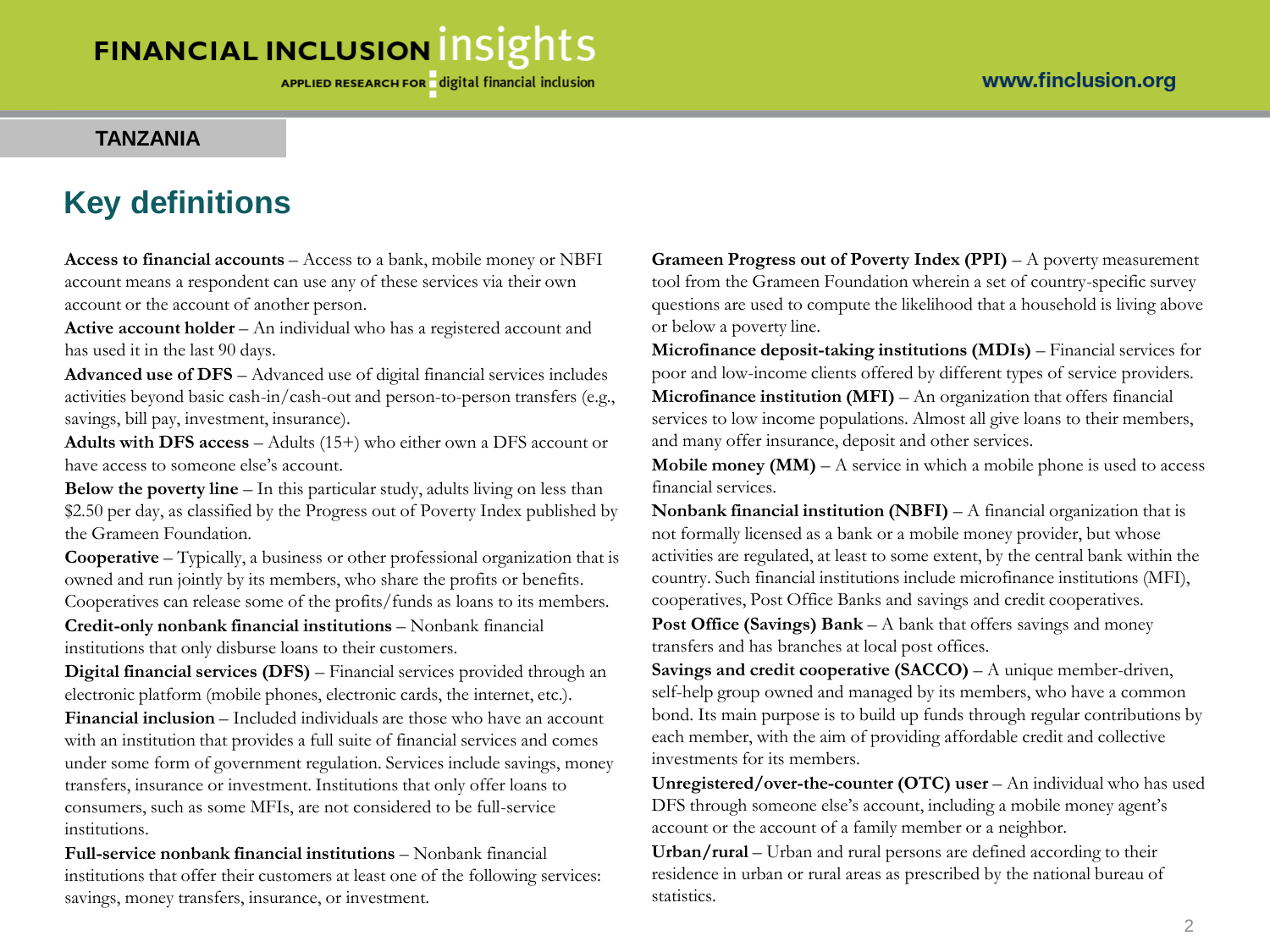#### **TANZANIA**

#### **Country context**

**Since 2008, the Bank of Tanzania (BOT) has created an enabling environment for the expansion of financial inclusion, and the number of Tanzanians with access to financial services was growing until this year. In 2016, vigorous enforcement of laws and regulations such as mandatory mobile phone specifications, know your customer requirements, and new excise and valueadded taxes coincided with a decline in mobile money access and account ownership. Compared to 2015, the 2016 FII survey data showed declines in mobile phone ownership, the number of registered mobile money accounts, and the number of active mobile money accounts. While the share of the national population holding registered mobile money accounts decreased by eight percentage points, there was a nine percentage point increase in the use of mobile money services over the counter (OTC). The share of the national population that holds registered mobile money accounts and uses them actively is nevertheless significantly larger than in 2014.** 

**[Deactivation of SIM cards:](http://allafrica.com/stories/201607060079.html)** The Tanzania Communications Regulatory Authority (TCRA) in July 2016 required mobile phone companies to deactivate all improperly registered SIM cards or face steep fines. The TCRA is requiring all consumers to register their SIM cards through a recognized agent, using their official identification documents. The government edict against improperly registered SIM cards includes SIMs that were being sold without registering a subscribers' official identity documents, SIM cards sold to consumers without requiring them to fill out registration forms, pre-activated SIM cards, as well as a ban on allowing partially registered SIM cards to be activated and used in their networks.

**[Phone ownership:](http://www.bbc.com/news/world-africa-36558056)** In June 2016 the TCRA placed a ban on counterfeit mobile phones and began to switch off all "fake" phones because they did not meet the equipment standards as laid out in the 2014 Electronic and Postal Communication Act (including the ability to identify and track phones). In June 2016, [the BBC](http://www.bbc.com/news/world-africa-36558056) reported that, as of mid-June, 630,000 phones had been shut down, with over one million deactivations expected to take place. This affected phone access and ownership as indicated in this FII report.

**[Value-added tax \(VAT\) on financial transactions:](http://www.techweez.com/2016/06/13/tax-on-mobile-money-tanzania/)** In the 2016/2017 budget, the government of Tanzania imposed new taxes on all financial services to increase government revenue. These new taxes included an 18-percent VAT on bank fees and commissions, and a 10 percent consumer tax on sending and withdrawing money through mobile money transfers. Where the new taxes were passed through to consumers, registered account use became more expensive. The taxes may have caused the decline in active mobile money account usage among price-sensitive populations, especially among females, those in rural areas and the poor, who mainly perform small transactions, as well as an increase in OTC use.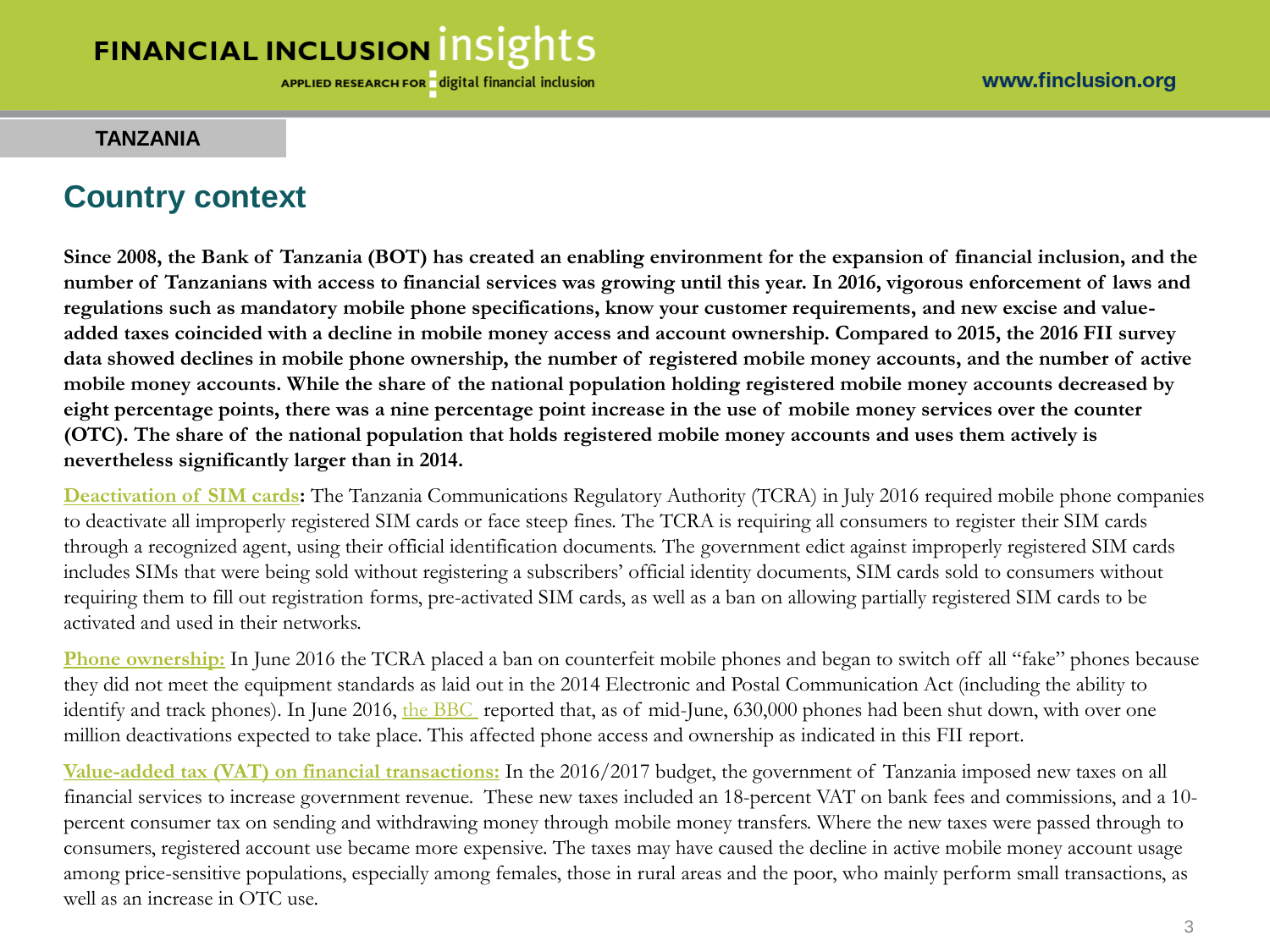#### **TANZANIA**

#### **Country context**

- **[Interoperability:](http://www.gsma.com/mobilefordevelopment/wp-content/uploads/2016/10/2016_GSMA_The-impact-of-mobile-money-interoperability-in-Tanzania.pdf)** The Bank of Tanzania (BOT) established an enabling environment for interoperability between banks and mobile money operators**.** All four major mobile network operators (MNOs), Airtel, Tigo, Vodacom and Zantel became interoperable February 2016 (MNOs Halotel and SMART have not joined as of yet). Tanzania is the first country in the world to have full interoperability of mobile money services, allowing customers to conveniently transact across networks at no extra cost, keeping cash digital.
- $\triangleright$  [New financial inclusion target](http://allafrica.com/stories/201602120505.html): The National Financial Inclusion Framework (NFIF, 2014/2017) sets a new target for the country's financially included population; the goal is to have 80 percent of Tanzanian adults using formal financial services by 2017. The target was increased after Tanzania achieved its original goal of 50 percent by 2016 earlier than expected. The increase in access to formal financial services has been driven by the use of mobile phones to access financial services.
- [Financial literacy campaign:](https://studylib.net/doc/8713070/national-financial-education-framework-2016) The National Financial Education Framework 2016-2020, established by the BOT, aims to provide communities with financial education programs to promote sound financial decision-making, and is targeted to rural residence, youth and the poor. Plans include community financial education awareness and training, including a financial education curriculum for students.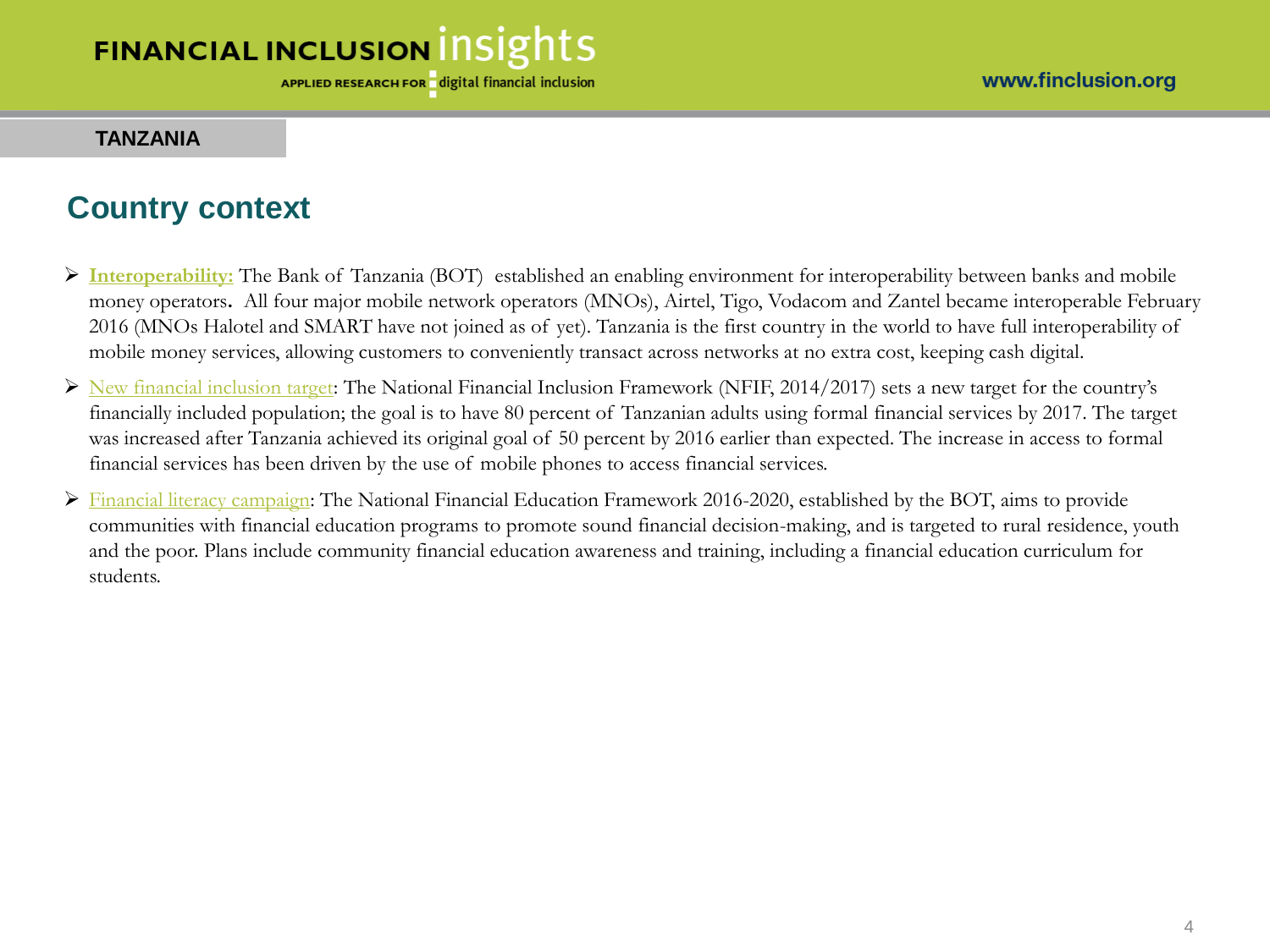#### **TANZANIA**

### **Notable statistics**

- **Fewer Tanzanians are financially included in 2016 (54 percent) vs. 2015 (62 percent), mostly due to a decline in account access and ownership, particularly a drop in mobile money account ownership.** 
	- o In 2016, mobile money account ownership declined to 53 percent from 61 percent in 2015, with the most notable attrition from among rural, female and lower income groups. The decline in mobile money account ownership may reflect government regulations put in place in 2016 that include the deactivation of improperly registered SIM cards and the shutdown of counterfeit phones.
	- o There was a decline in phone ownership, 62 percent (vs. 77% in 2015). The BBC reported that more than 600,000 counterfeit mobile phones were disconnected and off the market by June 2016.
	- o Access to any financial service declined by one point from 63 percent in 2015 to 62 percent in 2016.
	- o Fifty-four percent of Tanzanian adults now have a registered financial account (vs. 62% in 2015).
	- o Mobile money services provider Vodacom M-Pesa and Zantel Ezy-Pesa saw a decrease in their market shares, while Tigo Pesa and Airtel Money each experienced an increase.
	- o Nearly all (94 percent) Tanzanians know of at least one mobile money provider and 53 percent have a mobile money account.
	- o Over-the-counter use of mobile money increased significantly from 5 percent in 2015 to 14 percent in 2016. This also may be attributed to the deactivation of illegal phones and improperly registered SIM cards, and rising cost of using mobile money accounts created by new taxes.
	- o Despite the decline in financial account access and ownership, active mobile money and bank account holders are more engaged in advanced activities than they were in 2015.
	- o NBFI account ownership increased to 3 percent vs. 1 percent in 2015, reflecting an increase in account registration with full-service and credit-only NBFIs.
- **Bank account access remained low, but constant in 2016.**
	- o Access to bank accounts remained at 8 percent year-on-year, most likely due to the reported lack of points of service (POS) within close proximity of where people live. Most live more than five kilometers away from a bank POS.
	- o Active bank account use among registered account holders increased by seven points, now at 72 percent vs. 65 percent in 2015.

\*Financial inclusion is defined as individuals having an account with institutions offering financial services beyond credit. Overlap representing those who have multiple kinds of financial accounts is not shown. *Source: InterMedia Tanzania FII Tracker survey Wave 4 (N=3,029, 15+), August-September 2016.* 5

#### **2016: Financial Inclusion\***

(Shown: Percentage of Tanzanian adults, N=3,029)

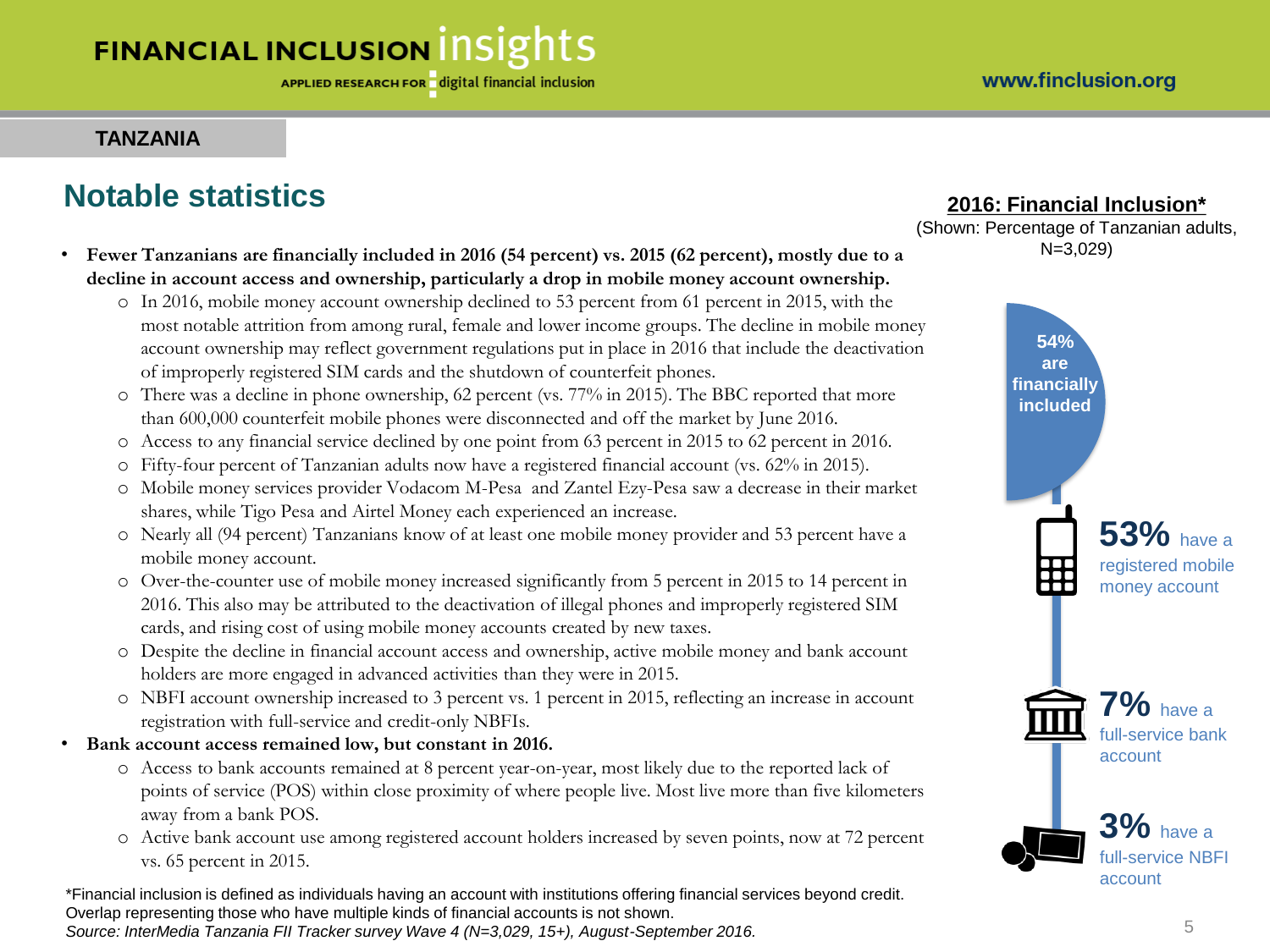APPLIED RESEARCH FOR digital financial inclusion

www.finclusion.org

#### **TANZANIA**

### **At-a-glance: Mobile money still drives financial services use; declines are likely due to the deactivation of illegal phones and SIMs, and increased cost of financial services as new taxes are passed on to price-sensitive consumers**



NBFIs were not included in the 2013 survey. Types of account ownership are not mutually exclusive. \*A registered account used in the last 90 days. *Source: InterMedia Tanzania FII Tracker surveys Wave 1 (N=2,997, 15+), November 2013-March 2014; Wave 2 (N=3,000, 15+), August-October 2014; Wave 3 (N=3,001, 15+), September-October 2015; Wave 4 (N=3,029, 15+), August-September 2016.*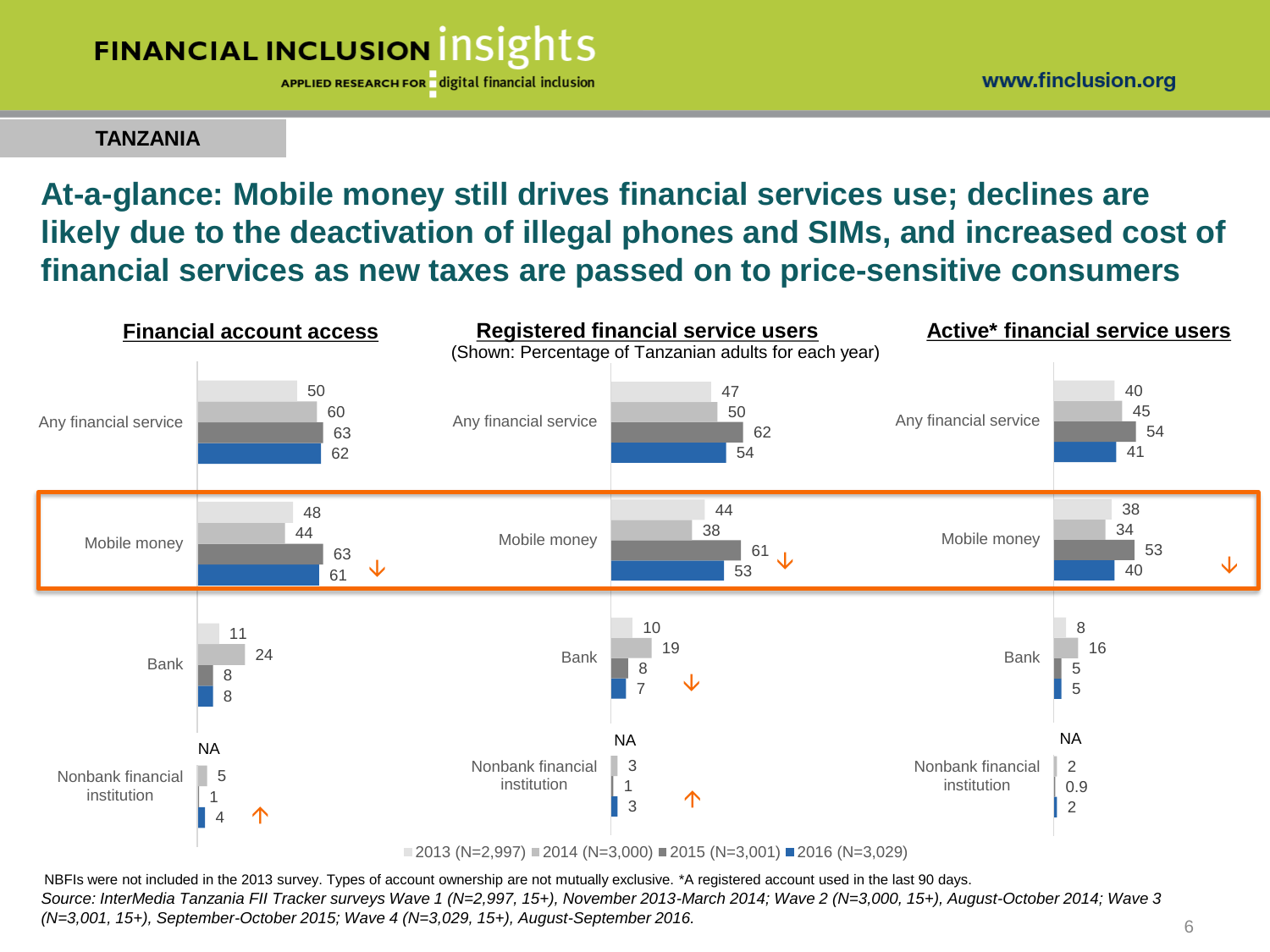APPLIED RESEARCH FOR digital financial inclusion

#### **TANZANIA**

#### **FII Tanzania Tracker Survey details**

#### Survey Summary

- Annual, nationally representative survey  $(N=3,029)$  of Tanzanian adults aged 15+
- Face-to-face interviews lasting, on average, 107 minutes
- Fourth survey (Wave 4) conducted from August 1 to September 19, 2016
- Tracks trends and market developments in DFS based on the information gathered in the first survey, conducted in 2013, second survey conducted in 2014 and third survey conducted in 2015

#### Data Collection

- Basic demographics and poverty measurement (Grameen Progress Out of Poverty Index). A new set of questions from the Grameen Foundation was used compared with previous years.
- Access/use of mobile devices
- Access/use of mobile money
- Access/use of formal financial services (e.g., bank accounts)
- Access/use of semi-formal and informal financial services (e.g., MFI, SACCO, cooperatives, self-help groups)
- Financial literacy and preparedness
- General financial behaviors

*Source: InterMedia Tanzania FII Tracker survey Wave 4 (N=3,029, 15+), August-September 2016.*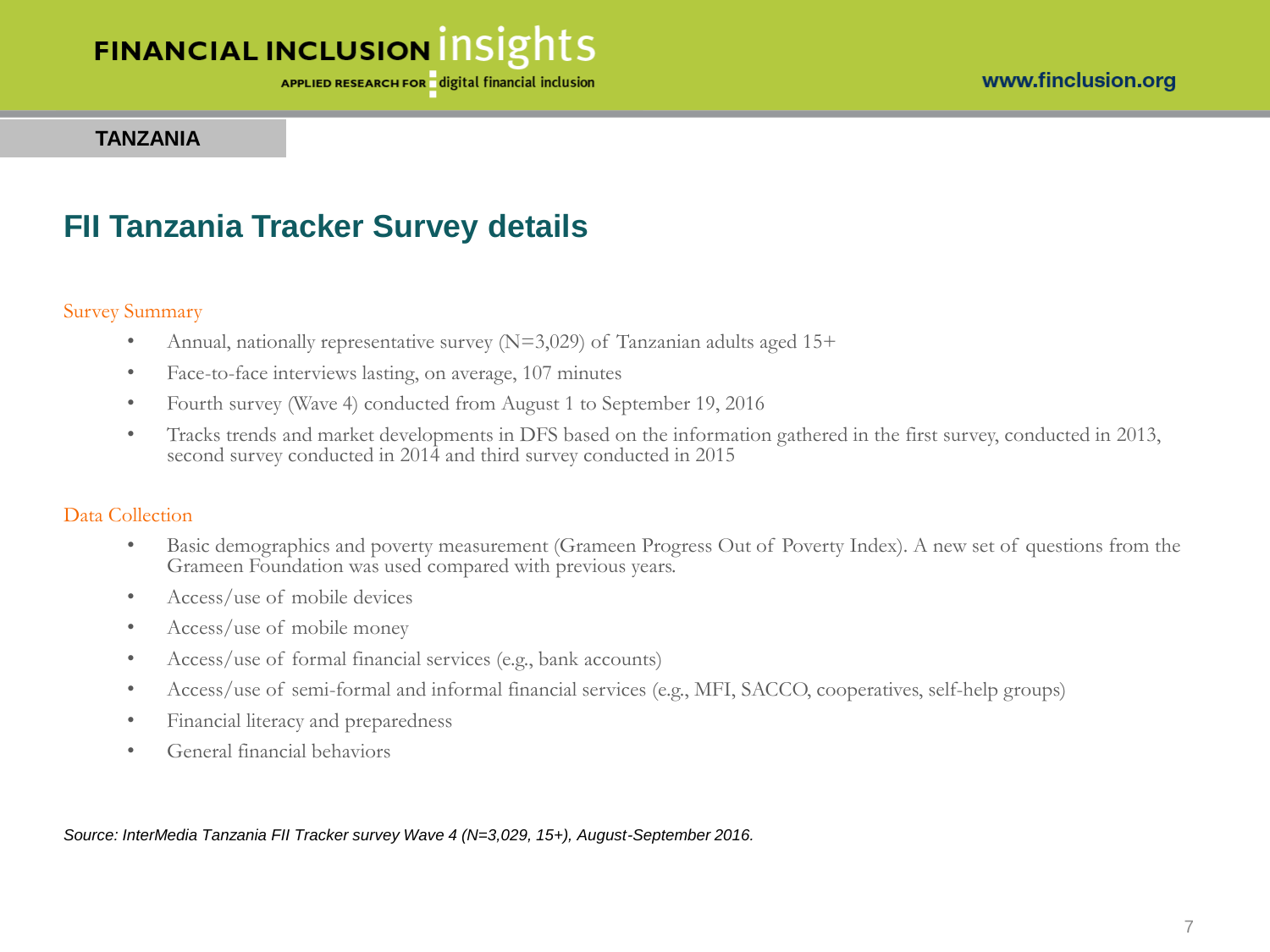APPLIED RESEARCH FOR digital financial inclusion

**TANZANIA**

### **Survey demographics**

|                                   | % of survey |                       |
|-----------------------------------|-------------|-----------------------|
| <b>Gender</b>                     |             | <b>Age</b>            |
| Male                              | 48%         | $15 - 24$             |
| Female                            | 52%         | 25-34                 |
| Geography                         |             | 35-44                 |
| Urban                             | 34%         | 45-54                 |
| Rural                             | 66%         | $55+$                 |
| <b>Income</b>                     |             | <b>Aptitude</b>       |
| Above the \$2.50/day poverty line | 24%         | <b>Basic literacy</b> |
| Below the \$2.50/day poverty line | 76%         | <b>Basic numeracy</b> |

|           | % of survey | % of survey     |                       |     |
|-----------|-------------|-----------------|-----------------------|-----|
|           |             | Age             |                       |     |
| Male      | 48%         |                 | $15 - 24$             | 34% |
| Female    | 52%         |                 | 25-34                 | 25% |
|           |             |                 | 35-44                 | 17% |
| Urban     | 34%         |                 | 45-54                 | 11% |
| Rural     | 66%         |                 | $55+$                 | 12% |
|           |             | <b>Aptitude</b> |                       |     |
| erty line | 24%         |                 | <b>Basic literacy</b> | 80% |
| erty line | 76%         |                 | <b>Basic numeracy</b> | 95% |

Figures are weighted to reflect national census data demographics.

*Source: InterMedia Tanzania FII Tracker survey Wave 4 (N=3,029, 15+), August-September 2016.*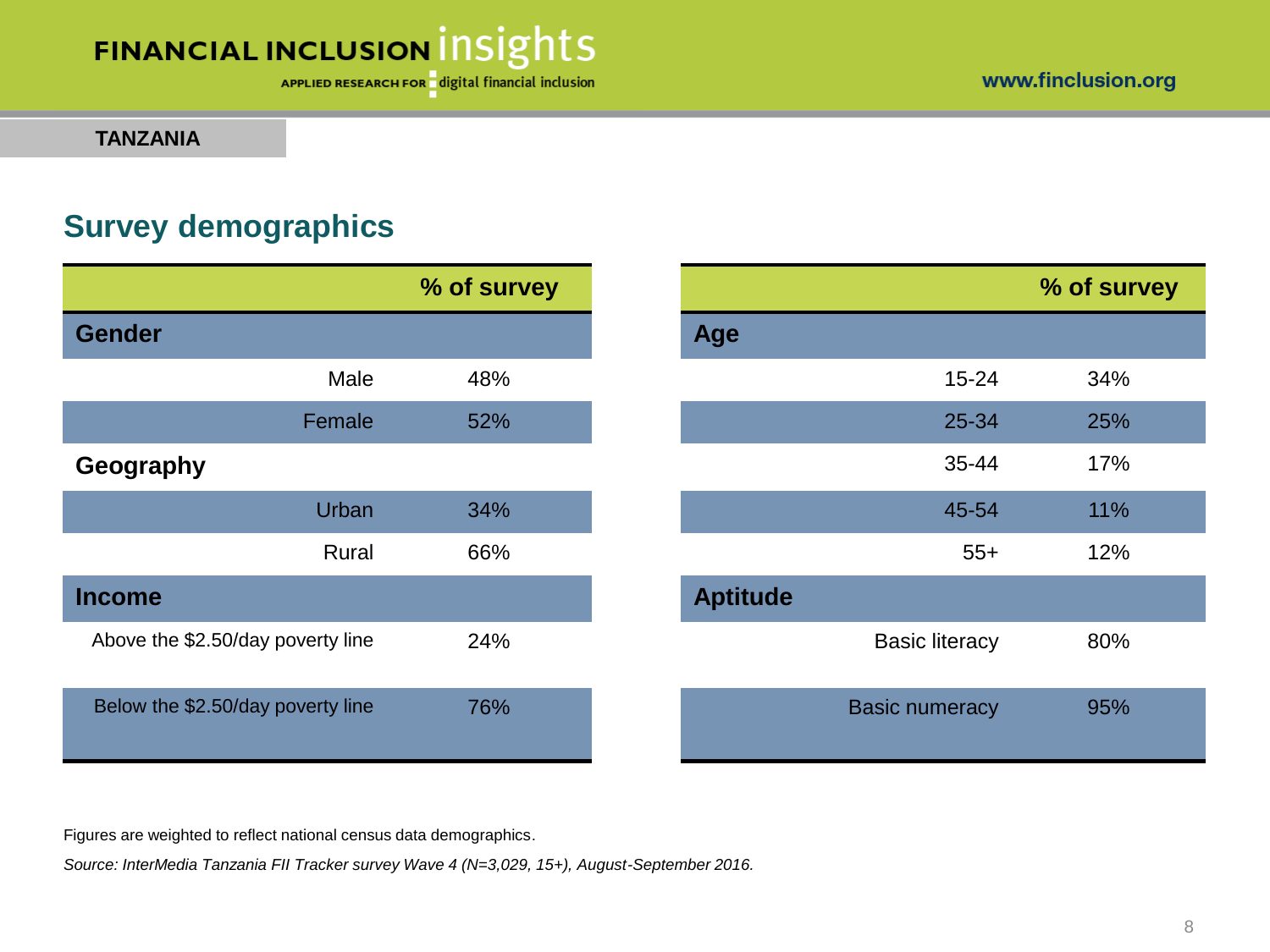

**TANZANIA**

#### **Fifty-four percent of Tanzanians are financially included; mobile money remains the main driver of financial inclusion**



To be considered financially included, individuals must have accounts with institutions offering financial services beyond credit. Some banks and many NBFIs only offer credit services to their customers.

\*Overlap representing those who have multiple kinds of financial accounts is not shown.

\*\*Throughout this report, bank account holders have accounts at full-service institutions, unless otherwise noted.

*Source: InterMedia Tanzania FII Tracker survey Wave 4 (N=3,029, 15+), August-September 2016.*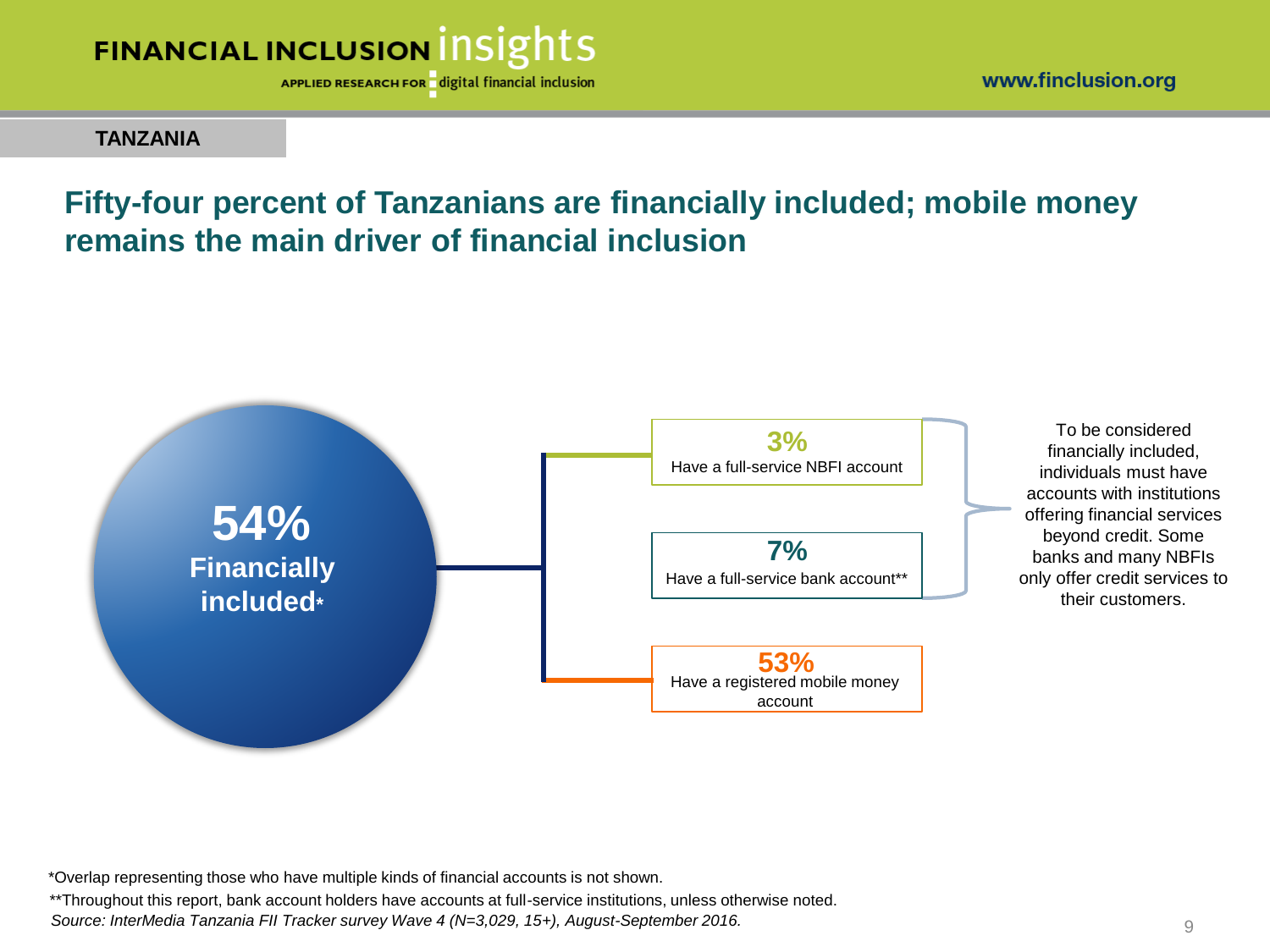

**TANZANIA**

### **Close to two-thirds of adults continue to have access to any financial service; NBFI account access increased by three percentage points vs. 2015**



 $\Box$  2013 (N=2,997)  $\Box$  2014 (N=3,000)  $\Box$  2015 (N=3,001)  $\Box$  2016 (N=3,029)

Types of accounts are not mutually exclusive.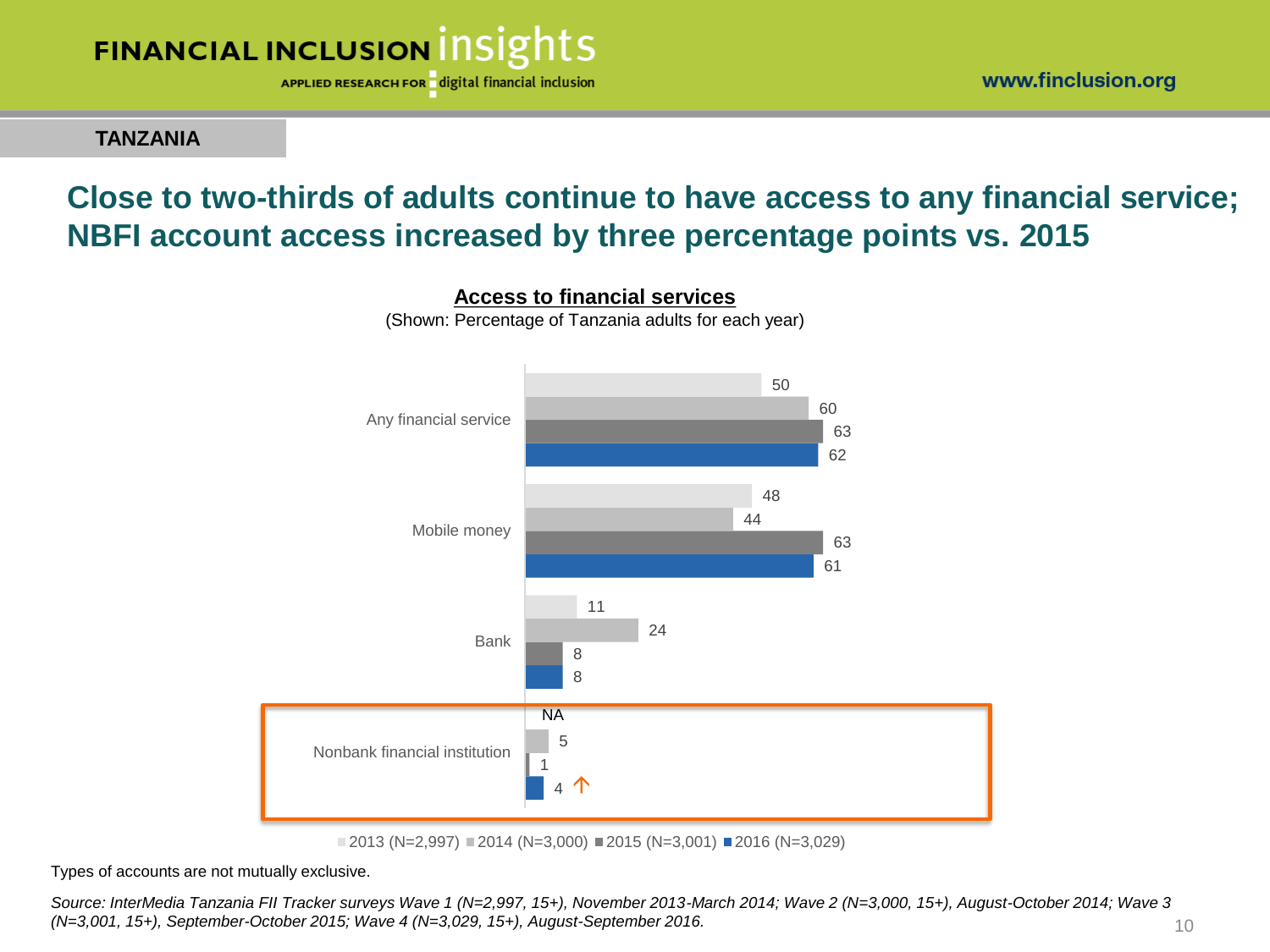APPLIED RESEARCH FOR digital financial inclusion

**TANZANIA**

### **Overall, there was a decline across financial services providers caused by the decrease in registered mobile money accounts and the increase in OTC use**



**Registered financial service users**

(Shown: Percentage of Tanzania adults for each year)

Types of accounts are not mutually exclusive.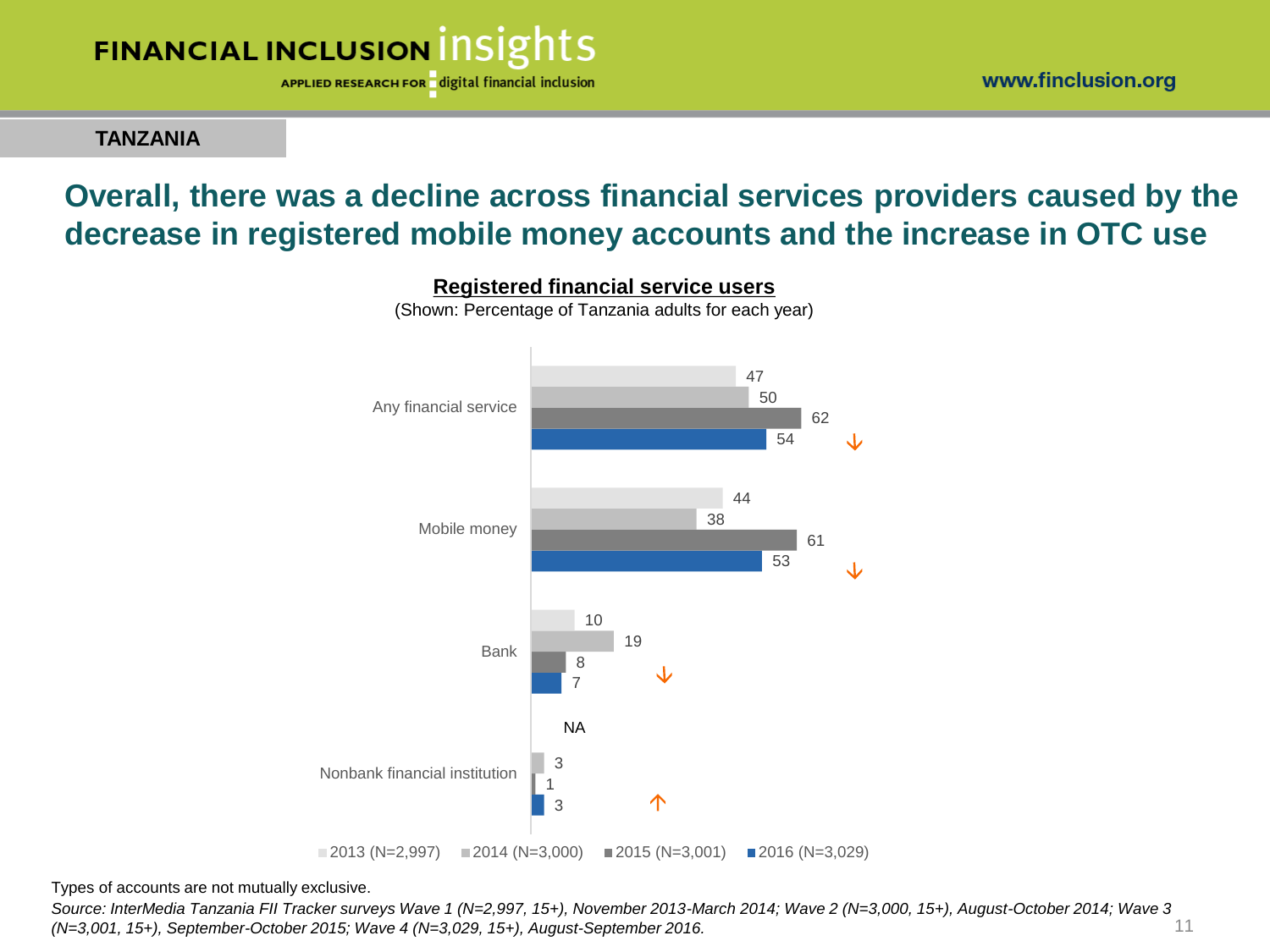

**TANZANIA**

### **The decline in active financial account usage was due to the decrease in active mobile money use; NBFI active usage increased vs. 2015**



**Active financial account holders**

(Shown: Percentage of registered users for each type of account, by year)



 $2013$  (N=2,997)  $\equiv$  2014 (N=3,000)  $\equiv$  2015 (N=3,001)  $\equiv$  2016 (N=3,029)

Types of accounts are not mutually exclusive.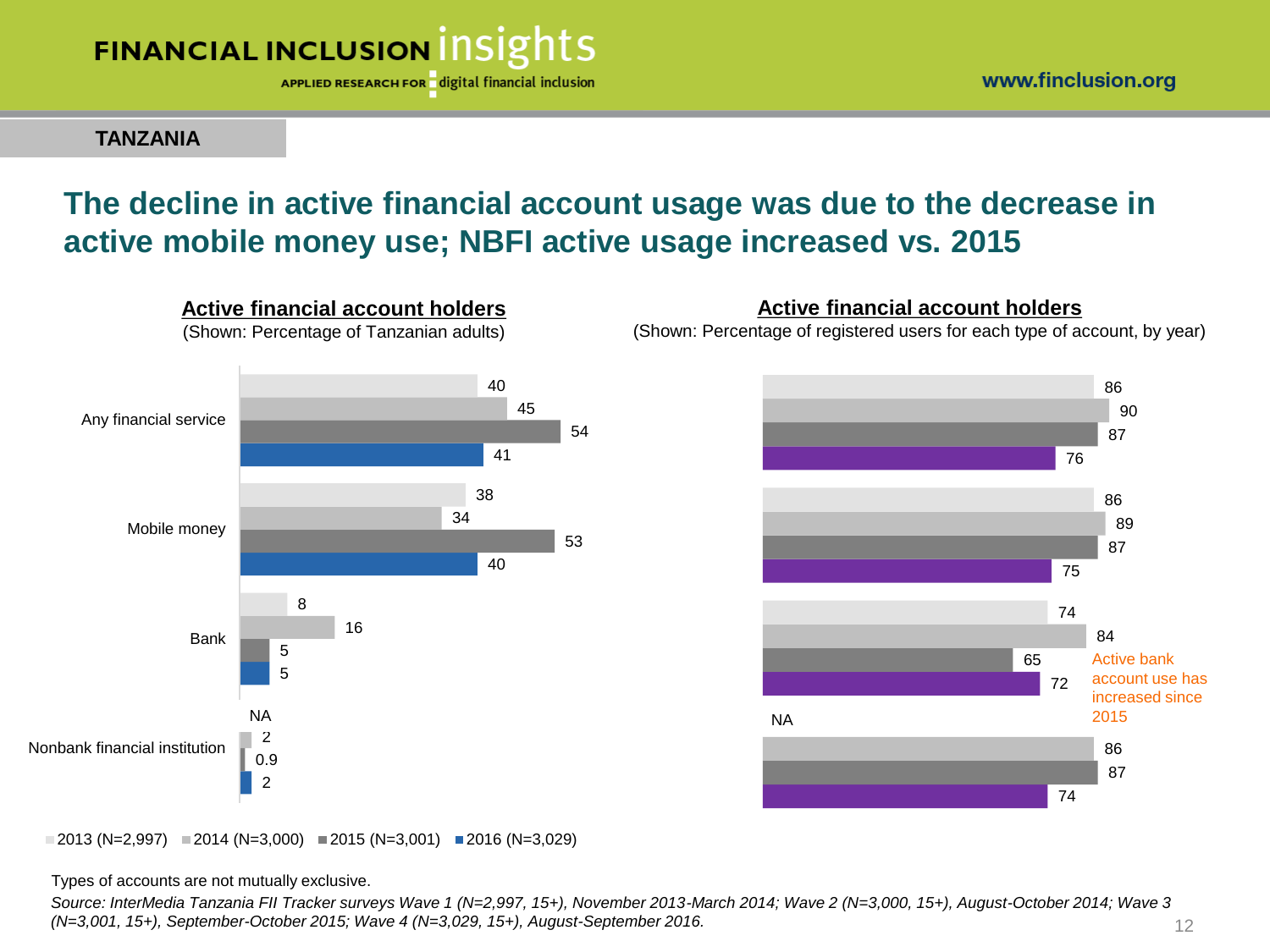APPLIED RESEARCH FOR digital financial inclusion

www.finclusion.org

#### **TANZANIA**

### **Those who retained mobile money accounts used advanced services more often; advanced use of bank and mobile money accounts increased vs. 2015**



Due to the changes in the questionnaire some data points may not be directly comparable across years. Obtaining airtime through mobile money is no longer considered an advanced mobile money activity, but bank advanced use includes airtime top-ups.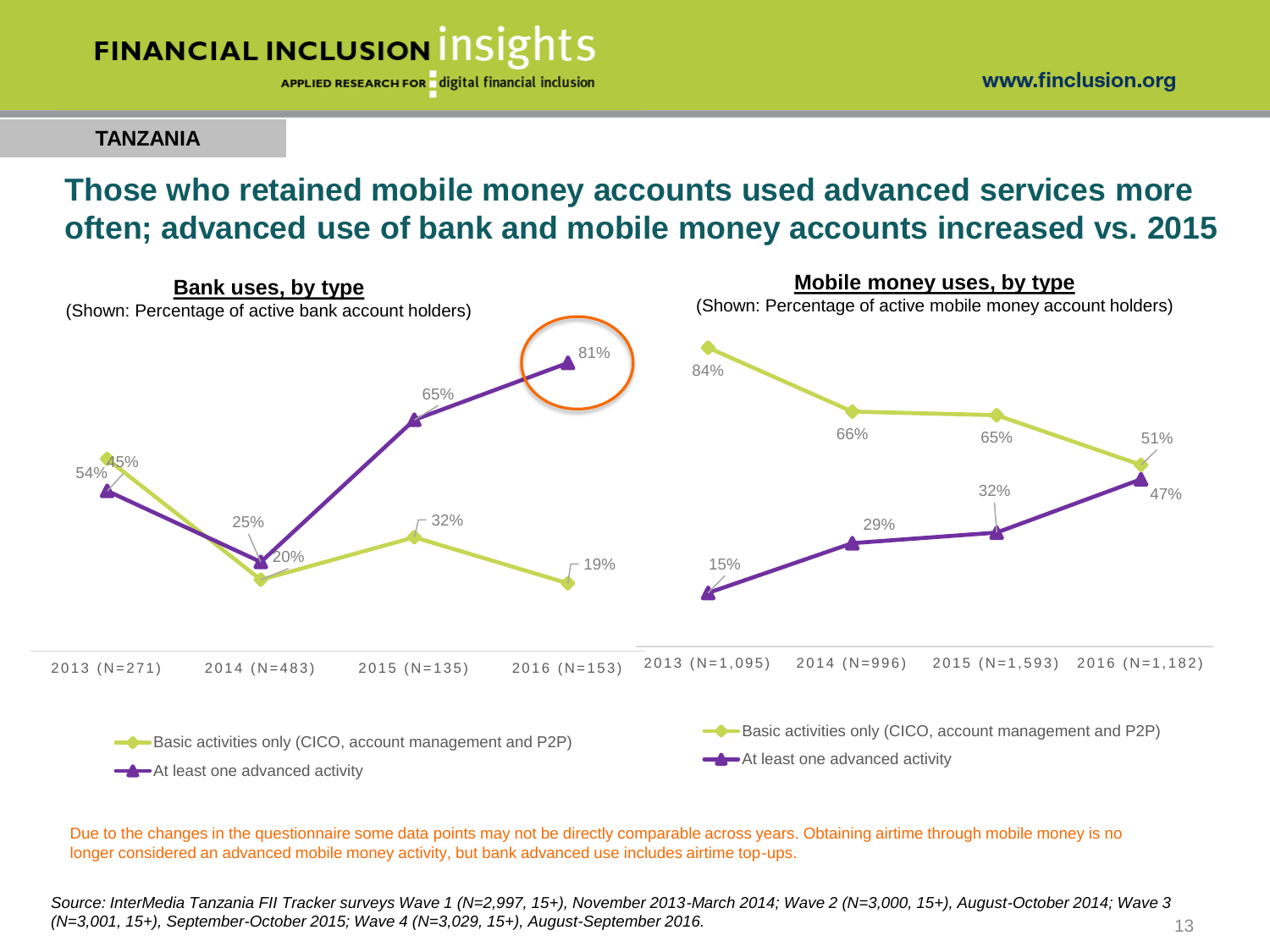

**TANZANIA**

### **Active account usage is higher among males, those living above the poverty line, and those in urban areas**



Active bank account holders Active mobile money account holders Active NBFI account holders All active financial account holders

Types of accounts are not mutually exclusive.

*Source: InterMedia Tanzania FII Tracker survey Wave 4 (N=3,029, 15+), August-September 2016.* 

www.finclusion.org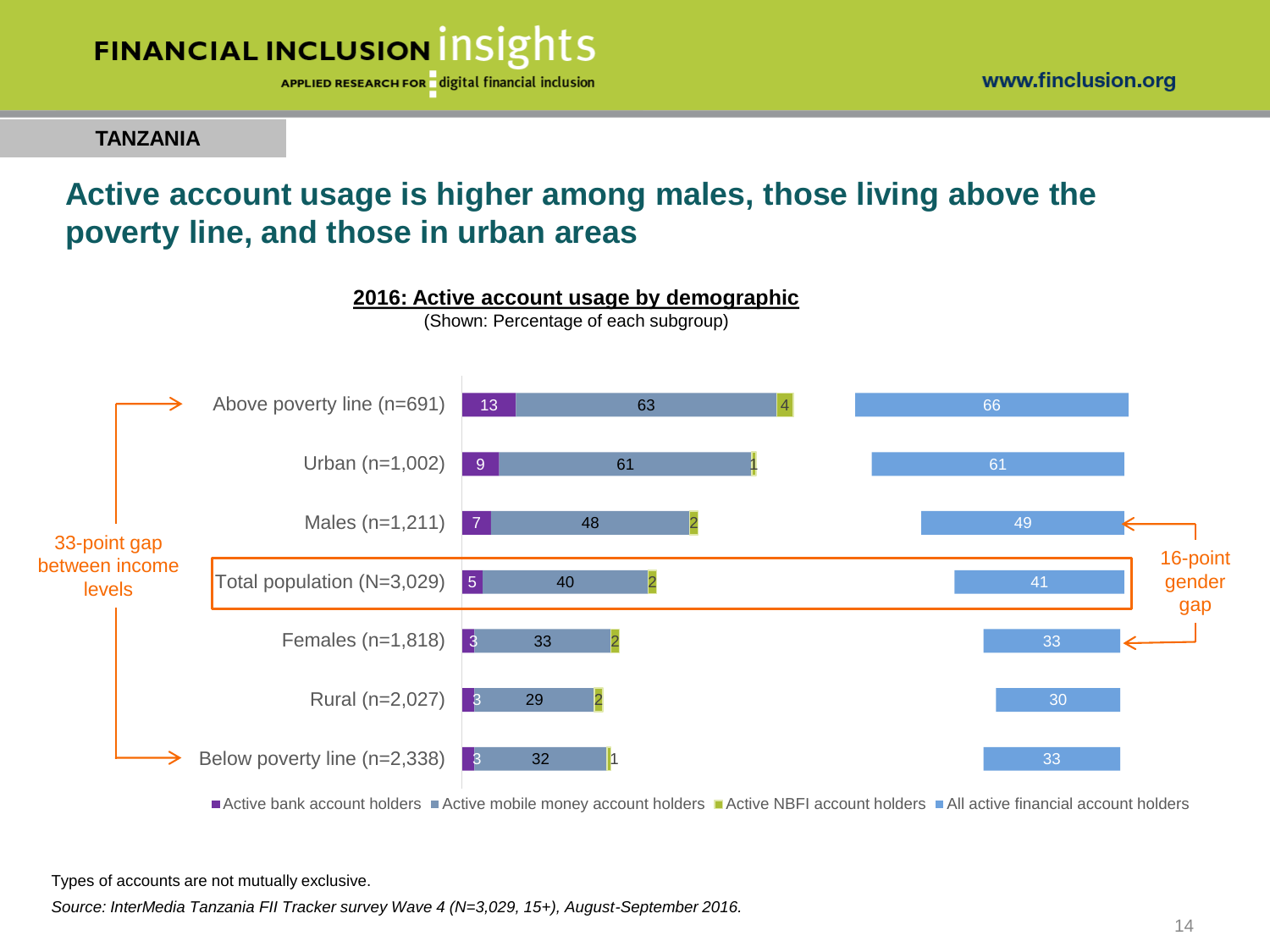

**TANZANIA**

### **More than half of adults know of a mobile money agent within 1 kilometer of where they live; bank points of service are more than 5 kilometers away**

#### **2016: Proximity to points-of-service (POS) for financial institutions**

(Shown: Percentage of Tanzania adults, N=3,029)



Less than 1 km from home  $\blacksquare$  1-5 kms from home  $\blacksquare$  More than 5 kms from home  $\blacksquare$  Don't know

*\**The Tanzanian government and NGOs are using microfinance institutions such as Village Community Banks (VOCOBA) to reach the unbanked and rural communities.

*Source: InterMedia Tanzania FII Tracker survey Wave 4 (N=3,029 15+), August-September 2016.* 15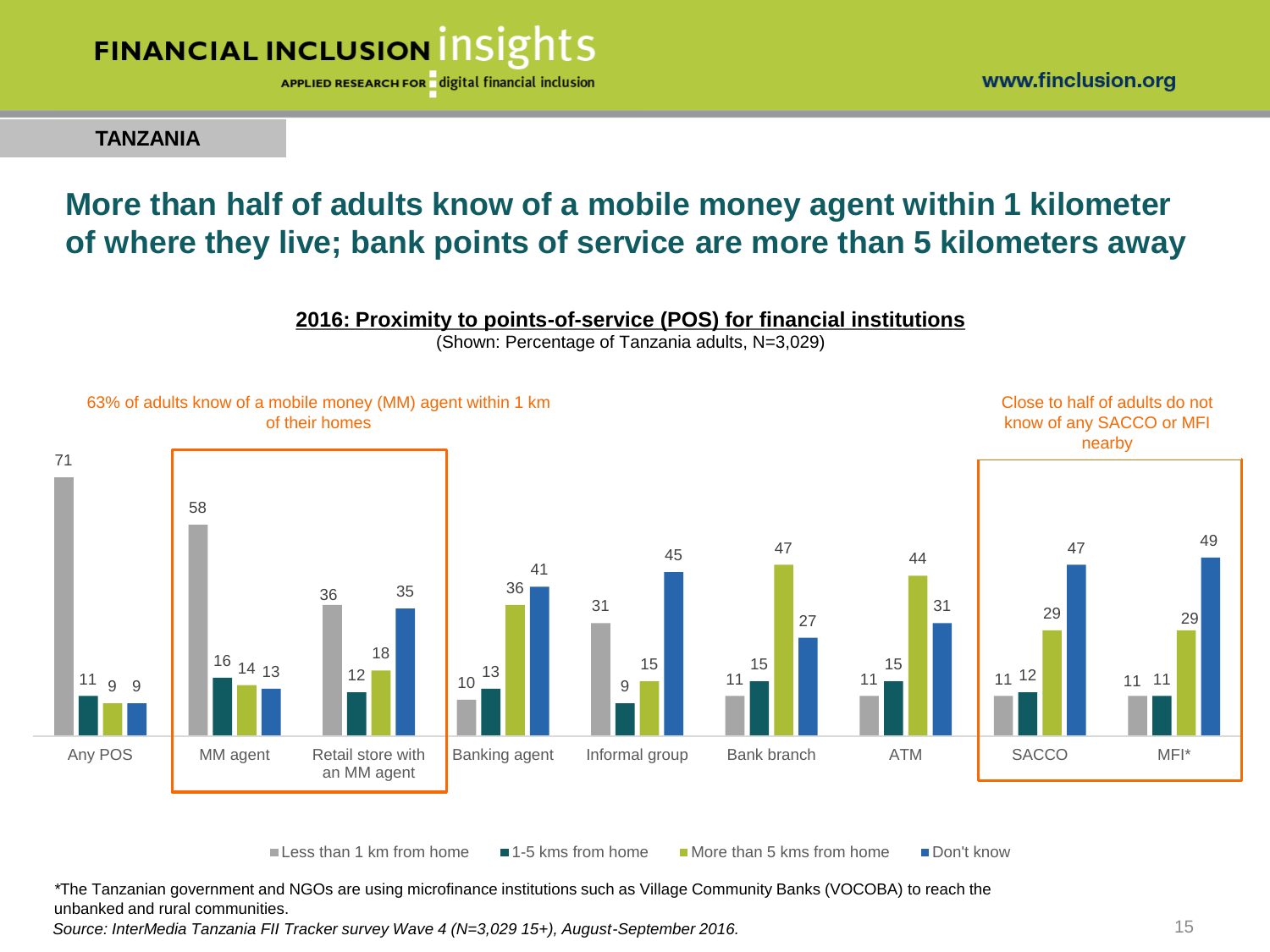APPLIED RESEARCH FOR digital financial inclusion

#### **TANZANIA**

#### **Declines in readiness indicators were sharp for owning a phone and SIM card, texting capabilities, access to a phone and valid identification vs. previous years 2016: Key indicators of preparedness for digital financial services**

(Shown: Percentage of Tanzanian adults, N=3,029)



\*Identification documents (ID) necessary for registering a mobile money or a bank account include one of the following: a national ID, passport, driver's license, employee ID, military ID, or voter's card.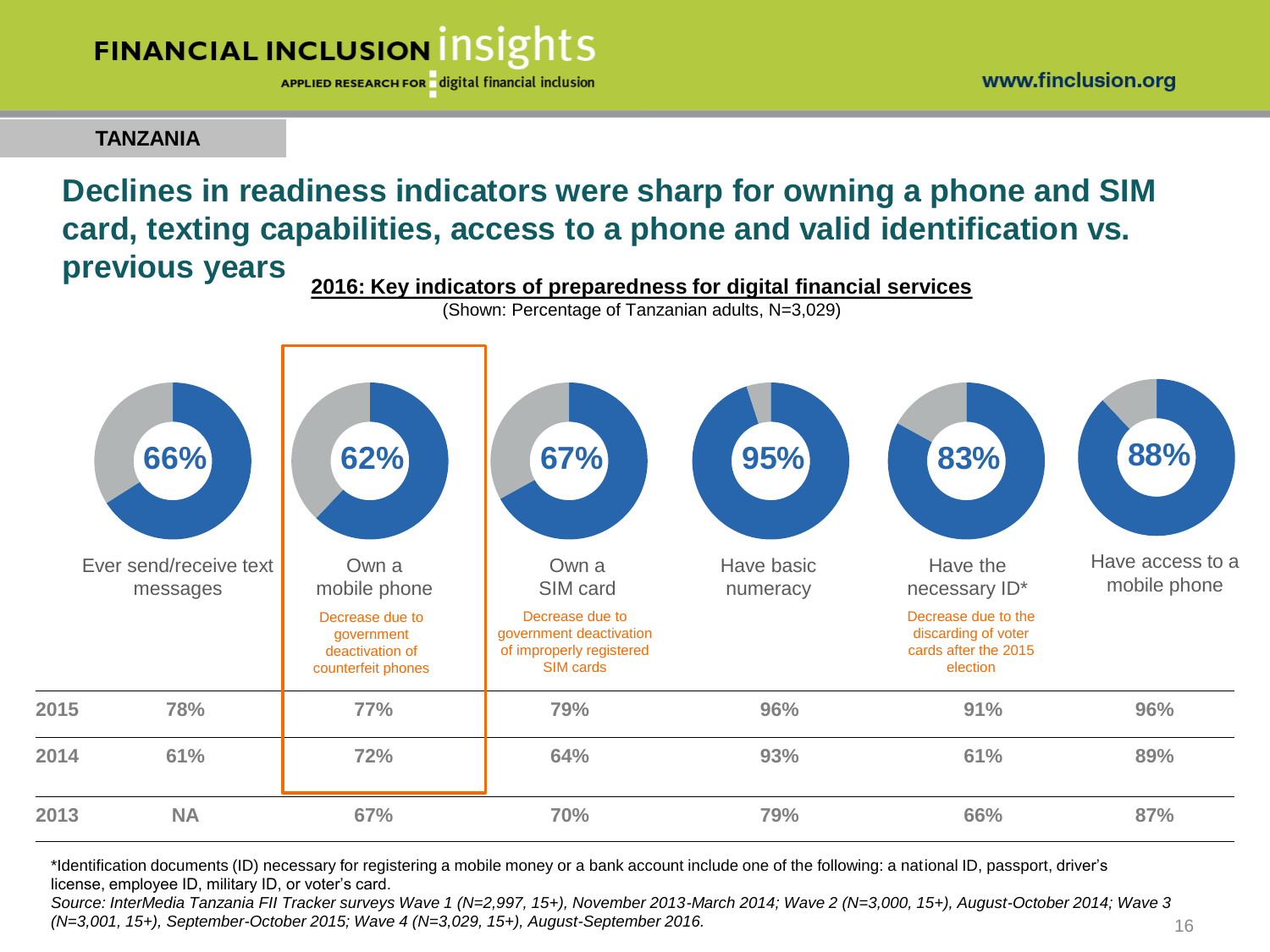APPLIED RESEARCH FOR digital financial inclusion

**TANZANIA**

### **Mobile money registered accounts showed an eight-point decline from 2015; OTC use spiked by nine points, and dormant accounts increased in 2016**



\*Aware of at least one mobile money provider. \*\*Rounded percentages include registered and OTC account use minus the percentage of accounts left dormant. *Source: InterMedia Tanzania FII Tracker surveys Wave 1 (N=2,997, 15+), November 2013-March 2014; Wave 2 (N=3,000, 15+), August-October 2014; Wave 3 (N=3,001, 15+), September-October 2015; Wave 4 (N=3,029, 15+), August-September 2016.*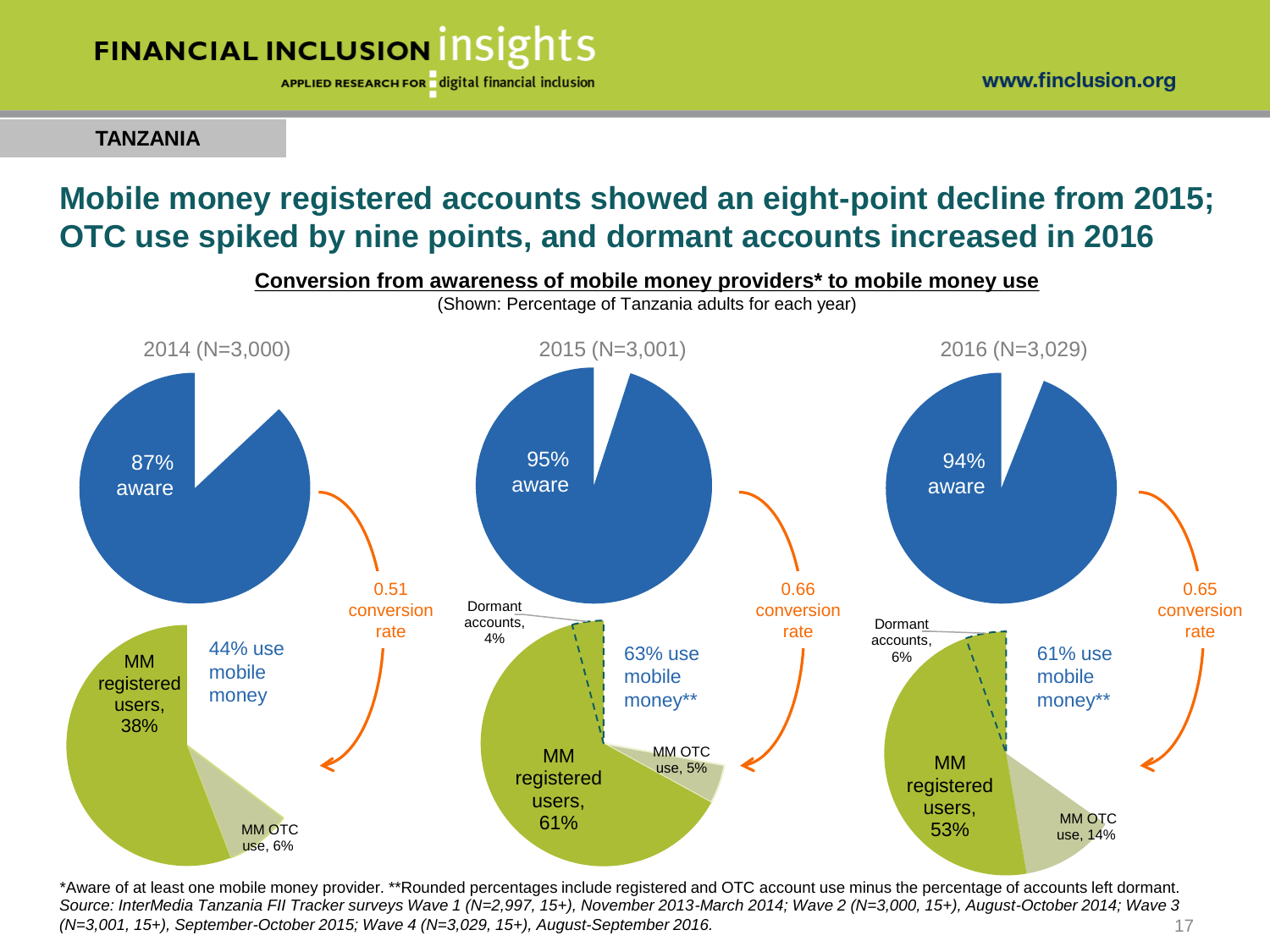

www.finclusion.org

**TANZANIA**

**Nearly all mobile phone owners who use mobile money on a trial basis end up registering their accounts; few phone owners have completed the customer journey to monthly active use of advanced services**



\*Phone owners

*Source: InterMedia Tanzania FII Tracker surveys Wave 4 (N=3,029,15+), August-September 2016.*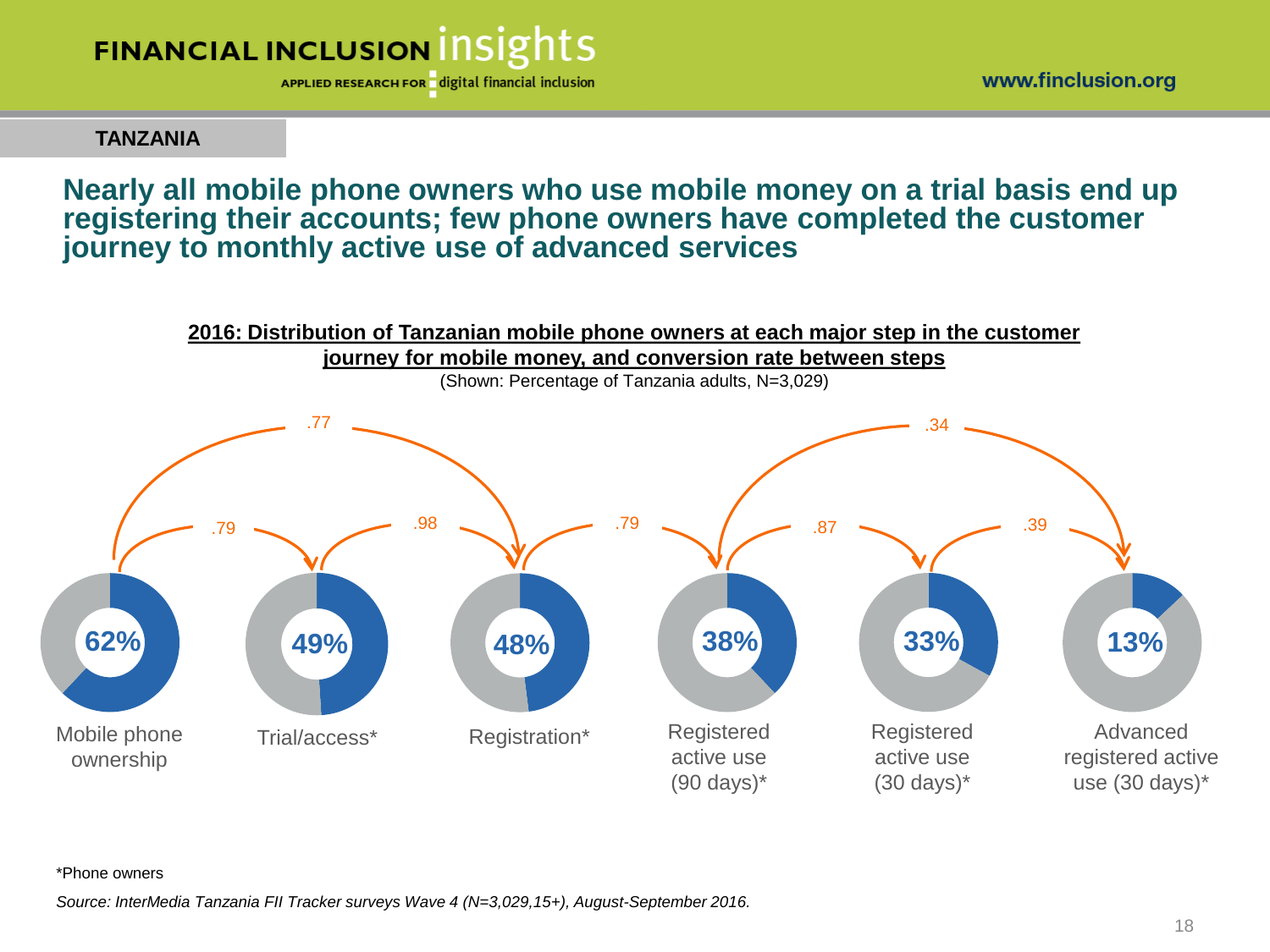APPLIED RESEARCH FOR digital financial inclusion

**TANZANIA**

#### **Mobile money account ownership and active usage decreased vs. 2015 across all demographics, but more so among female, rural and low-income groups Demographic trends for all registered mobile money account use**



 $2013 = 2014 = 2015 = 2016$ 

#### **Demographic trends for active registered mobile money account use**

(Shown: Percentage of Tanzania adults who fall into each category\*)



\*Categories are not mutually exclusive.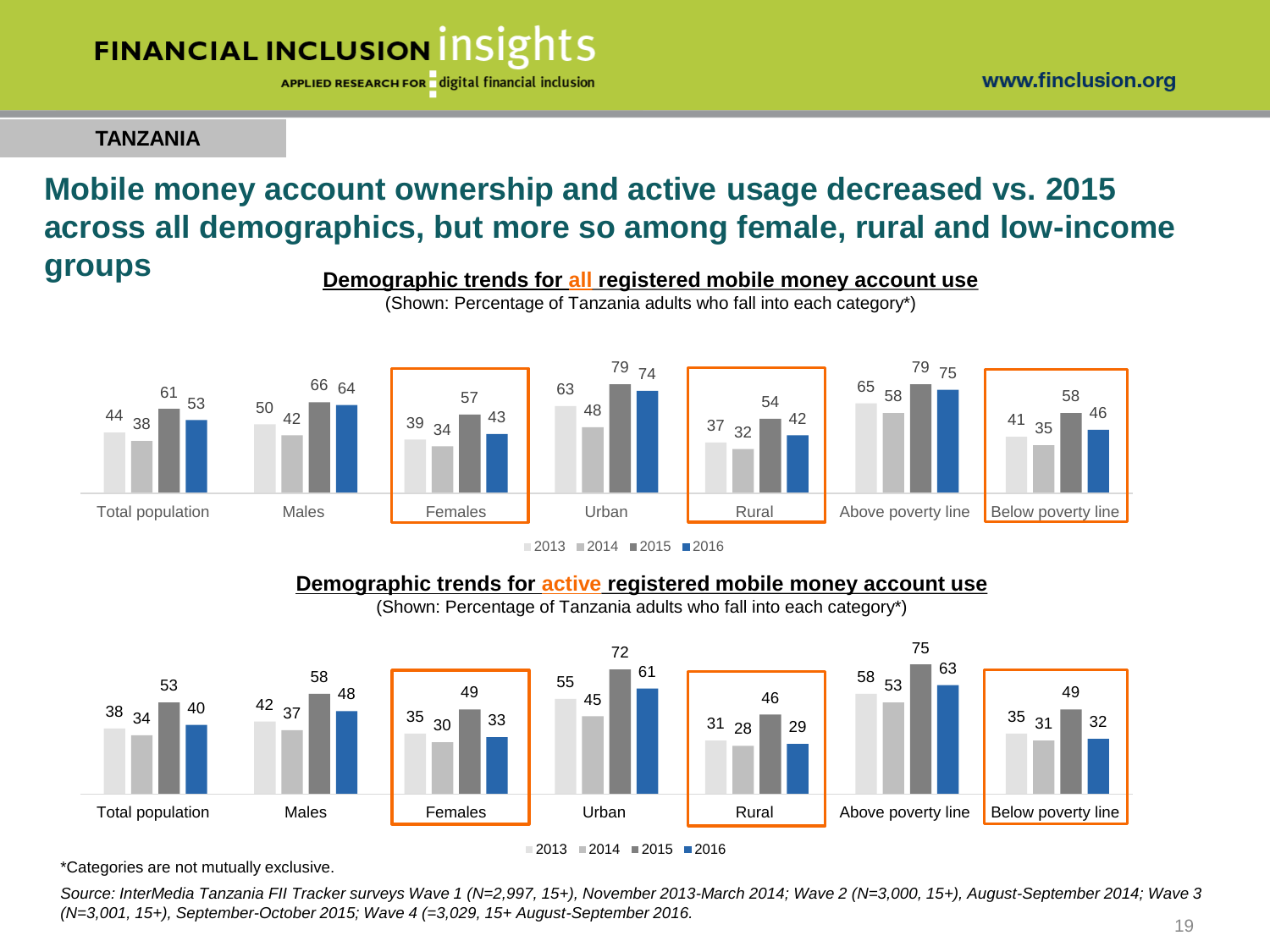APPLIED RESEARCH FOR digital financial inclusion

#### **TANZANIA**

### **A steep increase was seen in the percentage of active registered mobile money account owners engaged in advanced activities, mainly saving and paying bills, vs. 2015**



47% of active registered users have used at least one advanced mobile money function\*

(vs. 32% in 2015 and 29% in 2014)

Question allowed for multiple responses.

*. (N=3,001, 15+), September-October 2015; Wave 4 (N=3,029, 15+), August-September 2016. Source: InterMedia Tanzania FII Tracker surveys Wave 1 (N=2,997, 15+), November 2013-March 2014; Wave 2 (N=3,000, 15+), August-October 2014; Wave 3*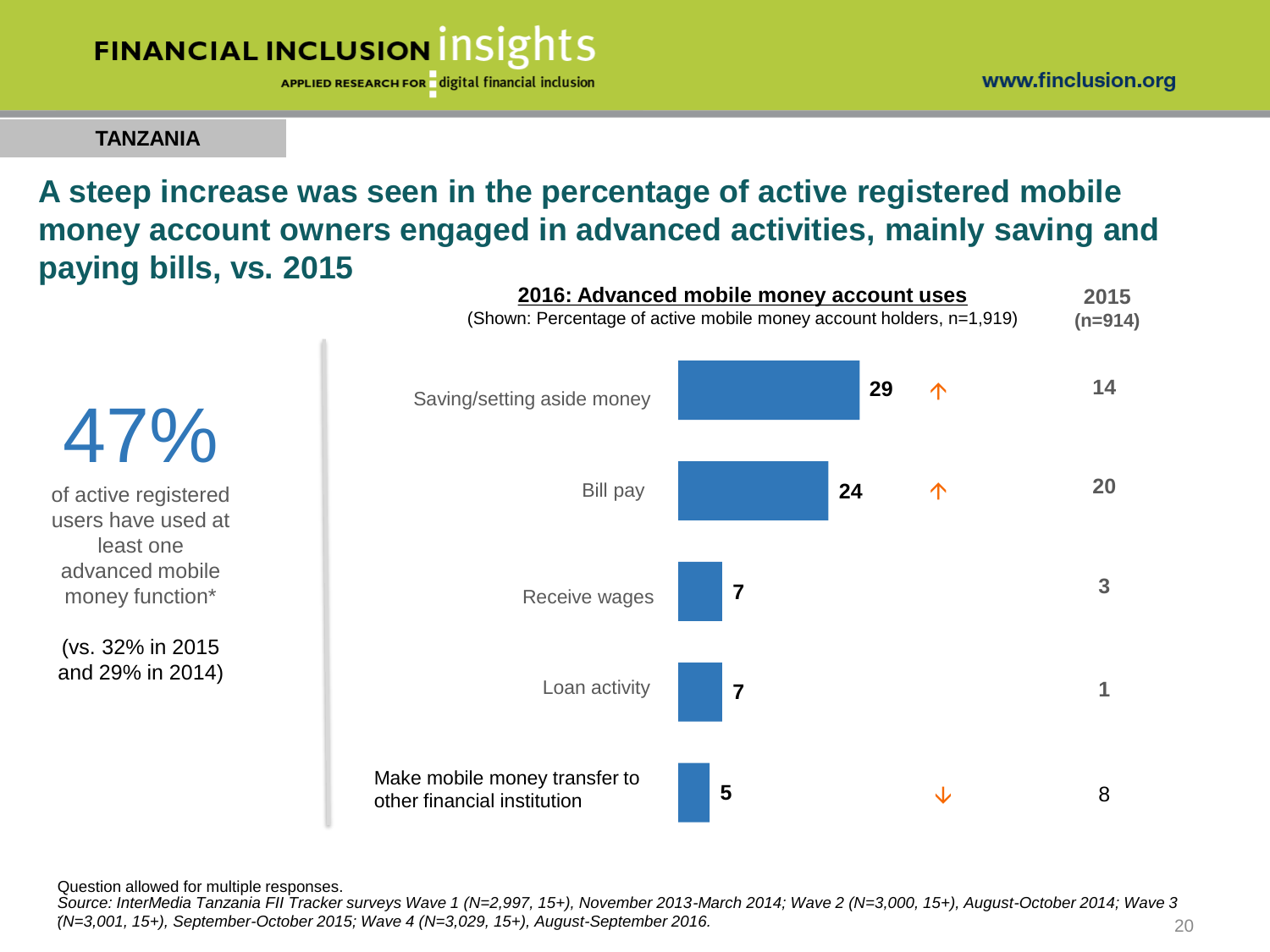#### **TANZANIA**

### **Interoperability has fostered competition, and provider dominance is less apparent**



**Active mobile-money provider account holdings** 

(Shown: Percentage of active mobile money account holders who report using selected providers, by year)

*SMART-B Pesa was launched in December 2013; HaloPesa was launched in October 2015*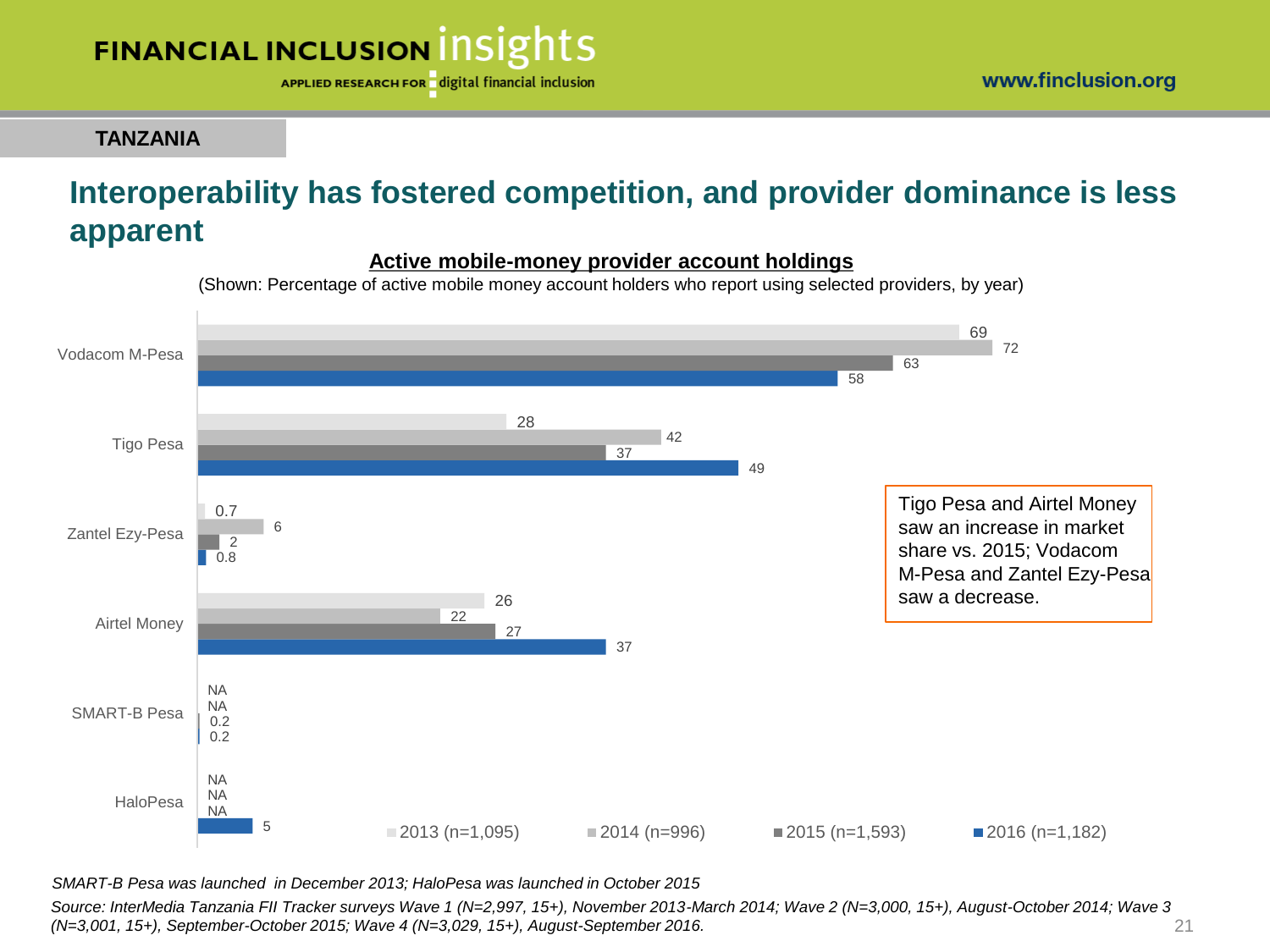

**TANZANIA**

### **Regular use of mobile money is driven by person-to-person transfers and cash-in cash-out activities**



*Question allowed for multiple response*

*Source: InterMedia Tanzania FII Tracker survey Wave 4(N=3,029, 15+), August-September 2016.*

www.finclusion.org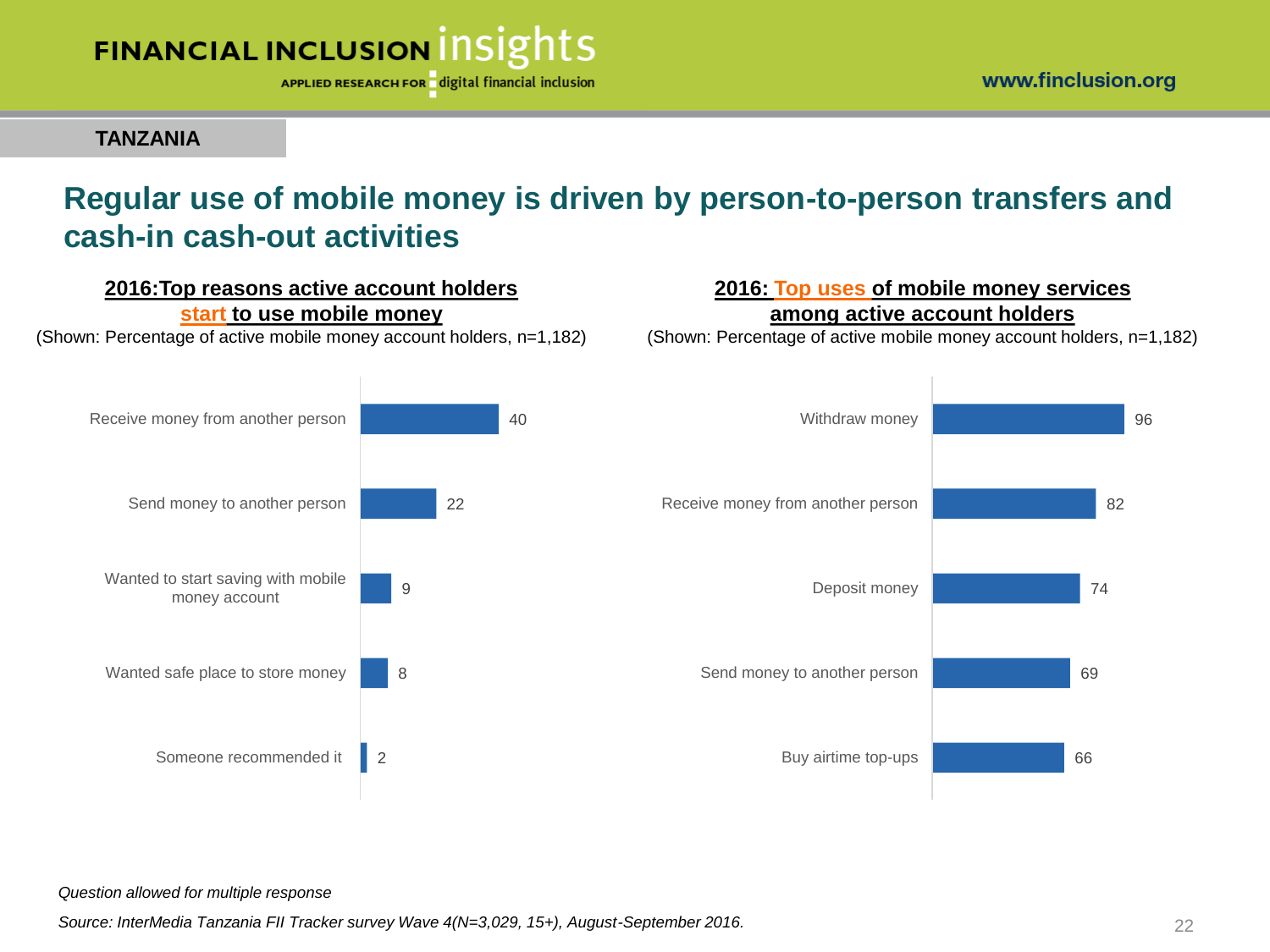APPLIED RESEARCH FOR digital financial inclusion

**TANZANIA**

### **Bank account access and ownership remained low among females, rural and the poor; account ownership declined more among urban residents**



#### **Demographic trends for bank account holders**

(Shown: Percentage of Tanzania adults who fall into each category\*)



 $2013 = 2014 = 2015 = 2016$ 

\*Categories are not mutually exclusive.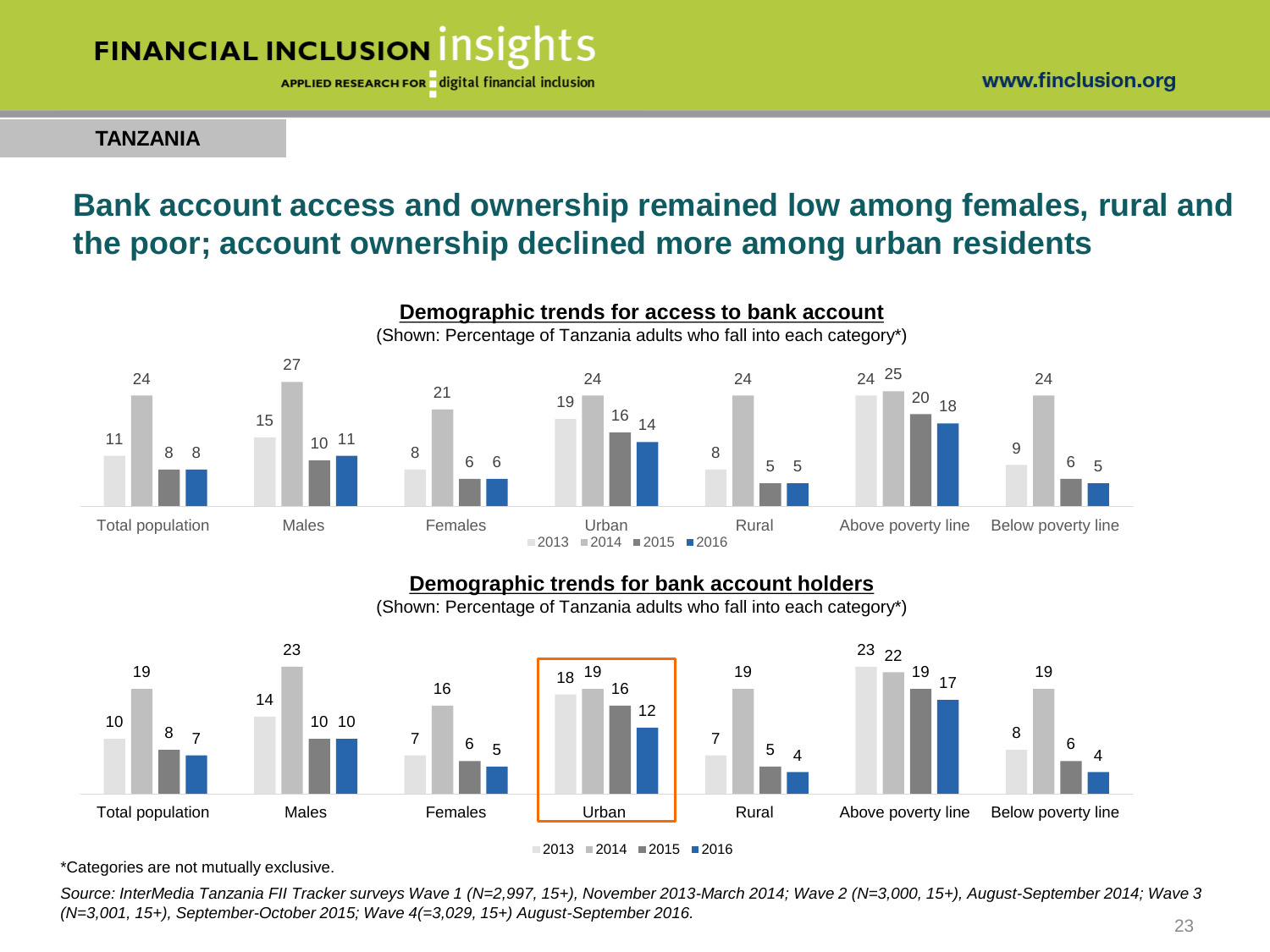

**TANZANIA**

### **Digital and non-digital use of bank accounts are on par year-on-year; access to bank accounts via internet or mobile phone declined vs. 2015**



Digital bank accounts are those that offer at least one of the following options: debit/ATM or credit cards,

internet or mobile access, or a digital money transfer capability.

*Source: InterMedia Tanzania FII Tracker surveys Wave 3 (N=3,001, 15+), September-October 2015; Wave 4 (N=3,029, 15+) August-September 2016.*

www.finclusion.org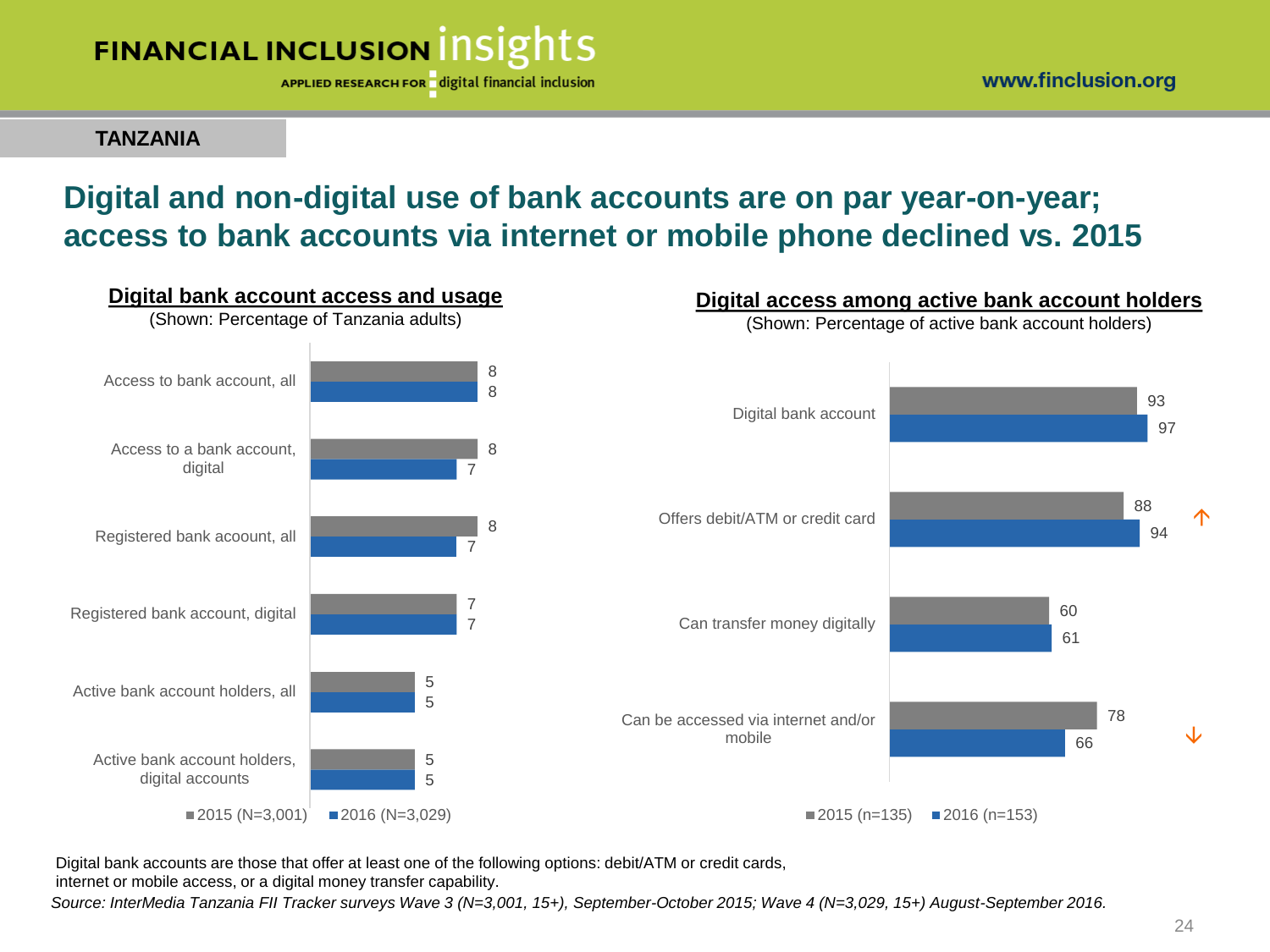

APPLIED RESEARCH FOR digital financial inclusion

#### **TANZANIA**

### **Eight in 10 active bank account holders have engaged in advanced activities; saving, payroll and bill pay are the leading advanced activities**

**2016: Advanced bank account uses**

**51 38 33 25 17 15 10** Save/set aside money Received wages Bill pay Receive G2P Airtime top-ups Make bank transfer to other financial institution Loan activity **2015 (n=135) 43 21 17 22 8 32 20** (Shown: Percentage of active bank account holders, n=153) 个  $\bigwedge$ ↓

81% of active bank

account holders have used at least one advanced banking feature

(vs. 65% in 2015 and 25% in 2014)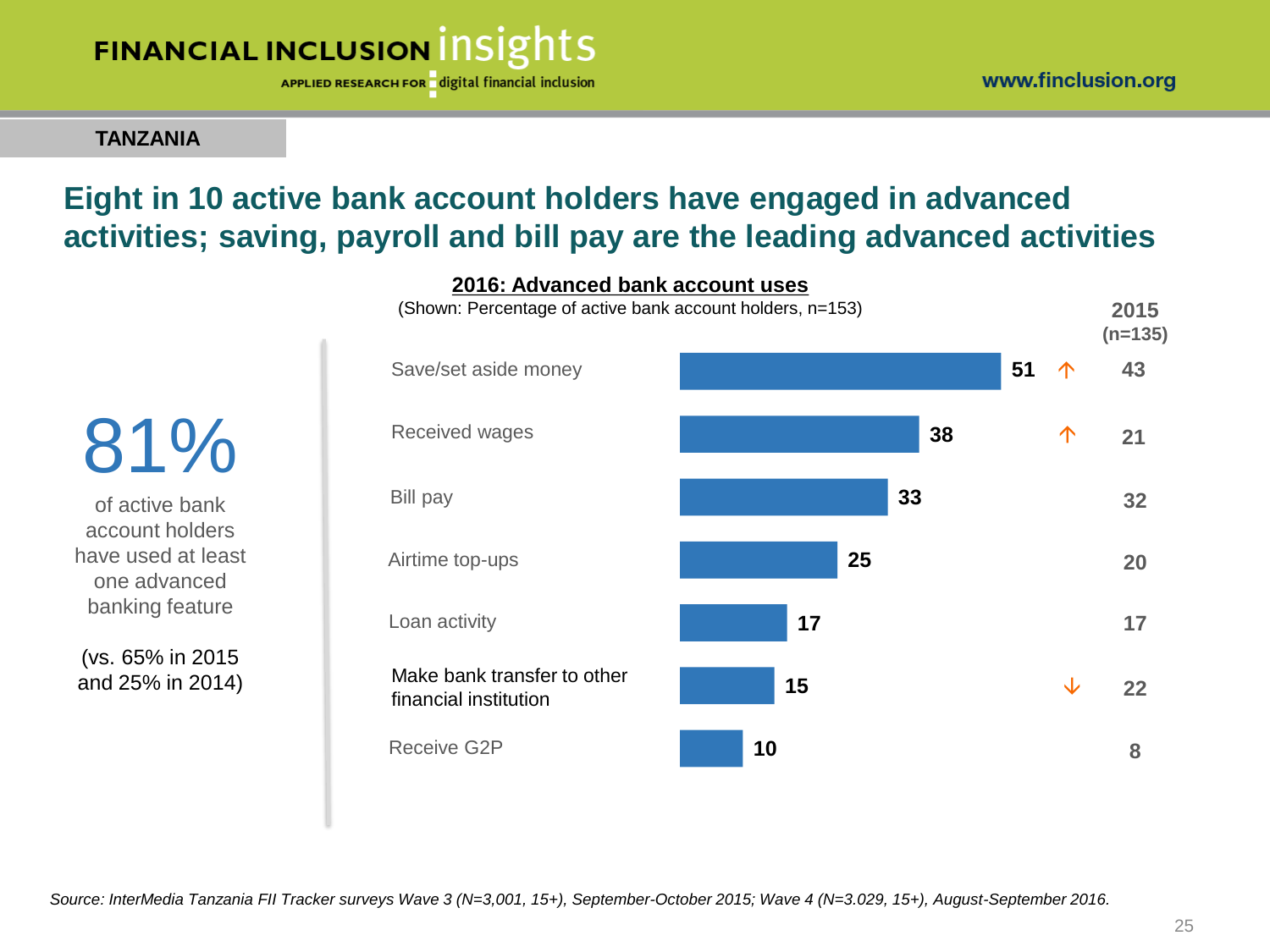



**TANZANIA**

### **NBFI account use increased in 2016, including the use of full-service and credit-only NBFIs**



*Source: InterMedia Tanzania FII Tracker surveys Wave 2 (N=3,000, 15+), August-October 2014; Wave 3 (N=3,001, 15+), September-October 2015; Wave 4 (N=3,029, 15+), August-September 2016.*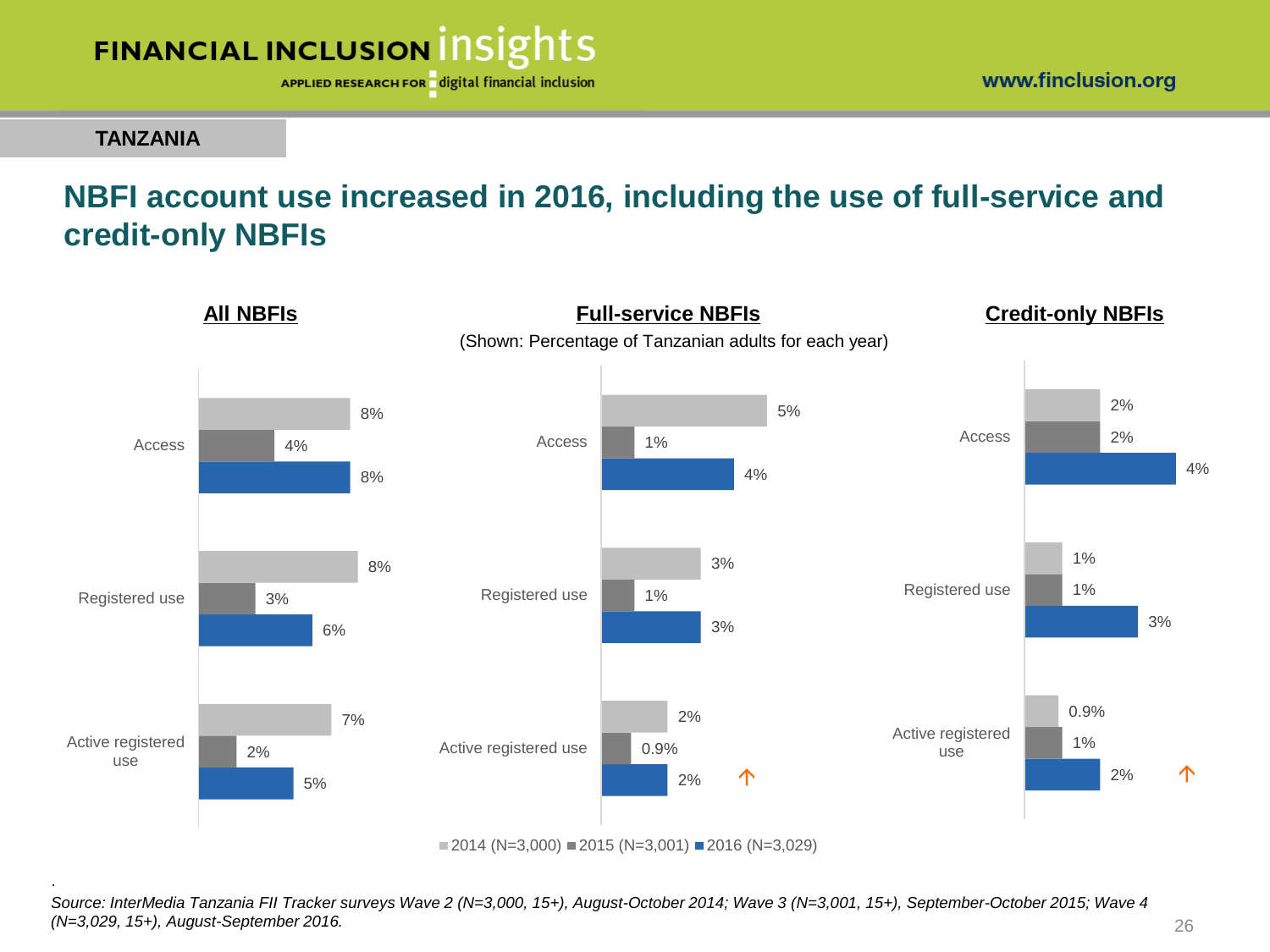APPLIED RESEARCH FOR digital financial inclusion

#### **TANZANIA**

### **Four in 10 have active digital stored-value accounts in 2016, and those who use them to access advanced financial services has steadily grown since 2014**

| <b>Main FSP Indicator</b>                                                     | 2014   | 2015   | 2016   | <b>Base Definition</b>                 |  |
|-------------------------------------------------------------------------------|--------|--------|--------|----------------------------------------|--|
|                                                                               | $\%$   | $\%$   | $\%$   |                                        |  |
|                                                                               | Base n | Base n | Base n |                                        |  |
| Adults (15+) who actively use digital stored-value accounts                   | 35%    | 54%    | 41%    | All adults                             |  |
|                                                                               | 3,000  | 3,001  | 3,029  |                                        |  |
|                                                                               | 32%    | 49%    | 33%    | All poor<br>(income < \$2.5/day)       |  |
| Poor adults (15+) who actively use digital stored-value accounts              | 2,633  | 2.484  | 2,338  |                                        |  |
|                                                                               | 29%    | 46%    | 27%    | All poor women<br>(income < \$2.5/day) |  |
| Poor women (15+) who actively use digital stored-value accounts               | 1,389  | 1,288  | 1,419  |                                        |  |
|                                                                               | 25%    | 38%    | 22%    | All rural women                        |  |
| Rural women (15+) who actively use digital stored-value accounts              | 1,049  | 995    | 1,161  |                                        |  |
| Adults (15+) who actively use digital stored-value accounts and have accessed | 12%    | 19%    | 20%    | All adults                             |  |
| at least one advanced financial service (beyond basic wallet & P2P)           | 3,000  | 3.001  | 3,029  |                                        |  |
| Poor adults (15+) who actively use digital stored-value accounts and have     | 10%    | 15%    | 14%    | All poor<br>(income < \$2.5/day)       |  |
| accessed at least one advanced financial service (beyond basic wallet & P2P)  | 2,633  | 2,484  | 2,338  |                                        |  |
| Poor women (15+) who actively use digital stored-value accounts and have      | 8%     | 13%    | 10%    | All poor women<br>(income < \$2.5/day) |  |
| accessed at least one advanced financial service (beyond basic wallet & P2P)  | 1,389  | 1,288  | 1,419  |                                        |  |
| Rural women (15+) who actively use digital stored-value accounts and have     | 7%     | 6%     | 7%     | All rural women                        |  |
| accessed at least one advanced financial service (beyond basic wallet & P2P)  | 1,049  | 995    | 1,161  |                                        |  |

Digital stored-value accounts: accounts in which a monetary value is represented in a digital electronic format and can be retrieved/transferred by the account owner remotely. For this particular study, DSVAs include a bank account or NBFI account with digital access (a card, online access or a mobile phone application) and a mobile money account.

*Source: InterMedia Tanzania FII Tracker surveys Wave 2 (N=3,000, 15+), August-October 2014; Wave 3 (N=3,001, 15+), September-October 2015; Wave 4 (N=3,029) August-September 2016.* 27